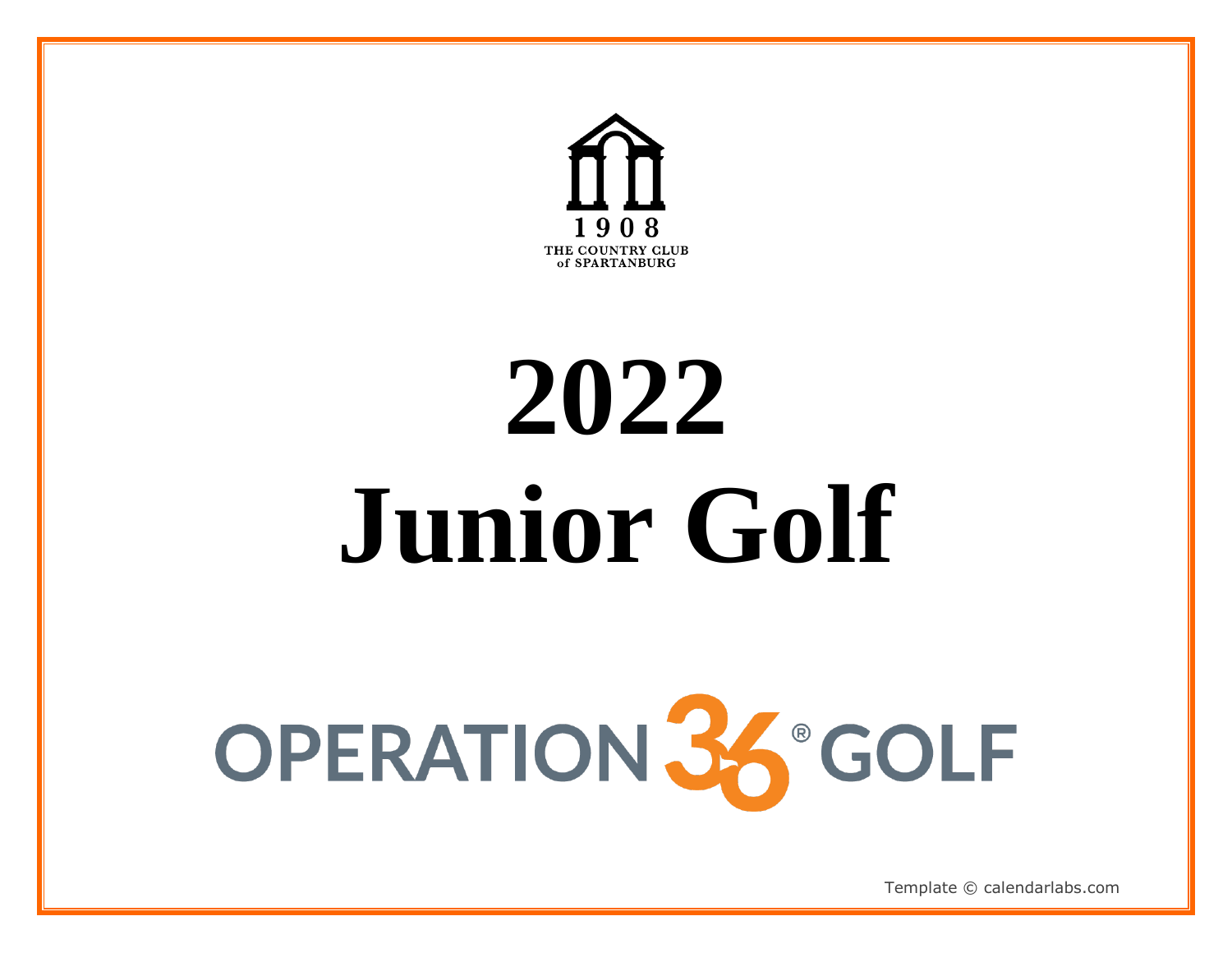Dear Members,

Welcome to the 2022 Country Club of Spartanburg Junior Golf Season. I look forward to an exciting year full of possibilities. We hope this booklet serves as a valuable resource as you navigate through all things "Junior Golf". Inside you will find information on our Operation 36 Program, PGA Jr. League, Local Tournament Opportunities and much more.

In 2021 we focused on the continued growth and improvement of the Junior Golf Program. This year, The Professional Staff is thrilled to announce several new and improved offerings for ALL of our junior golfers! Our Summer Tournament Series and Junior Matchplay Championship are just two examples of the exciting new opportunities that your junior golfer will have at The Country Club of Spartanburg in 2022.

The Professional Staff invites you and your family to stop by the shop to meet the Staff, ask any questions you may have or to browse our Junior Golf Apparel! If you have any questions, please contact the golf shop at (864) 582-1646 or email John Wease, at [JohnWease@thecountryclubofspartanburg.org](mailto:JohnWease@thecountryclubofspartanburg.org)

Sincerely,

John T. Wease, PGA Assistant Golf Professional Country Club of Spartanburg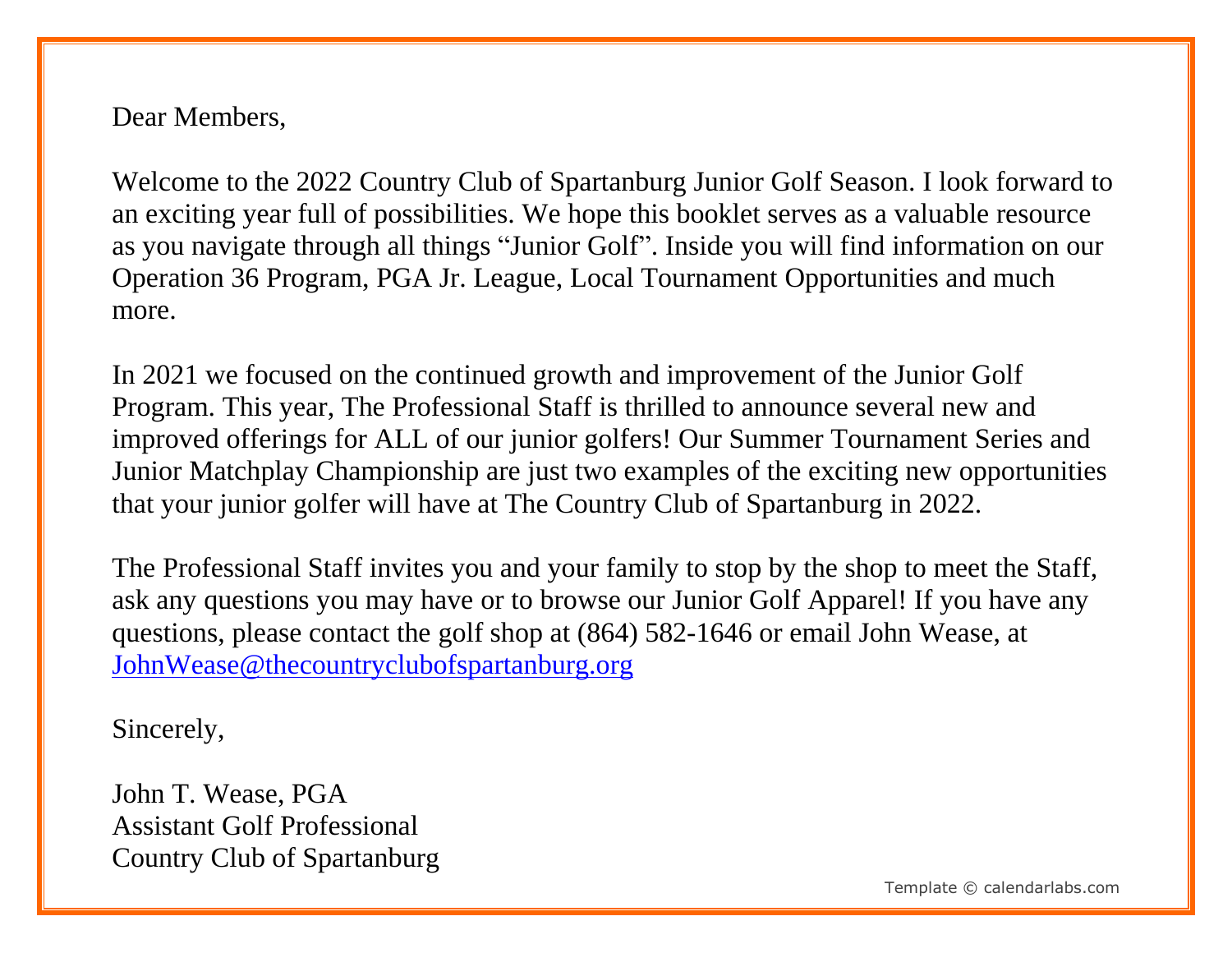|                                                                            |                                                                                    |                                                                                     | <b>FEBRUARY 2022</b>                                                               |                                                                                    |                                                                                     |                                                             |
|----------------------------------------------------------------------------|------------------------------------------------------------------------------------|-------------------------------------------------------------------------------------|------------------------------------------------------------------------------------|------------------------------------------------------------------------------------|-------------------------------------------------------------------------------------|-------------------------------------------------------------|
| Sunday                                                                     | <b>Monday</b>                                                                      | Tuesday                                                                             | Wednesday                                                                          | <b>Thursday</b>                                                                    | Friday                                                                              | Saturday                                                    |
| 30                                                                         | 31                                                                                 | <b>OPERATION 36</b><br><b>REGISTRATION</b>                                          | $\mathbf 2$                                                                        | 3<br>Junior Heritage<br>Qualifer<br>Sea Pines                                      | 4                                                                                   | 5<br>Fripp Island<br>Junior<br>Challenge<br>Fripp Island GC |
| $\boldsymbol{6}$<br>Fripp Island<br>Junior<br>Challenge<br>Fripp Island GC | $\overline{7}$                                                                     | <b>BEGINS</b><br>8<br>Spartanburg<br><b>High Tryouts</b>                            | 9<br>Spartanburg<br><b>High Tryouts</b>                                            | 10<br>Spartanburg<br><b>High Tryouts</b>                                           | 11                                                                                  | $12 \,$                                                     |
| 13                                                                         | 14<br><b>Golf Course</b><br>Aerification-<br><b>ALL FACILITES</b><br><b>CLOSED</b> | 15<br><b>Golf Course</b><br>Aerification -<br><b>ALL FACILITES</b><br><b>CLOSED</b> | 16<br><b>Golf Course</b><br>Aerification-<br><b>ALL FACILITES</b><br><b>CLOSED</b> | 17<br><b>Golf Course</b><br>Aerification-<br><b>ALL FACILITES</b><br><b>CLOSED</b> | 18<br><b>Golf Course</b><br>Aerification -<br><b>ALL FACILITES</b><br><b>CLOSED</b> | 19<br>Morgan Lucas<br>Greenville CC                         |
| 20<br>Morgan Lucas<br>Greenville CC                                        | 21<br>President's Day<br>One Day<br>Darlington CC                                  | 22                                                                                  | 23                                                                                 | 24                                                                                 | 25                                                                                  | 26                                                          |
| 27                                                                         | 28                                                                                 |                                                                                     |                                                                                    |                                                                                    |                                                                                     |                                                             |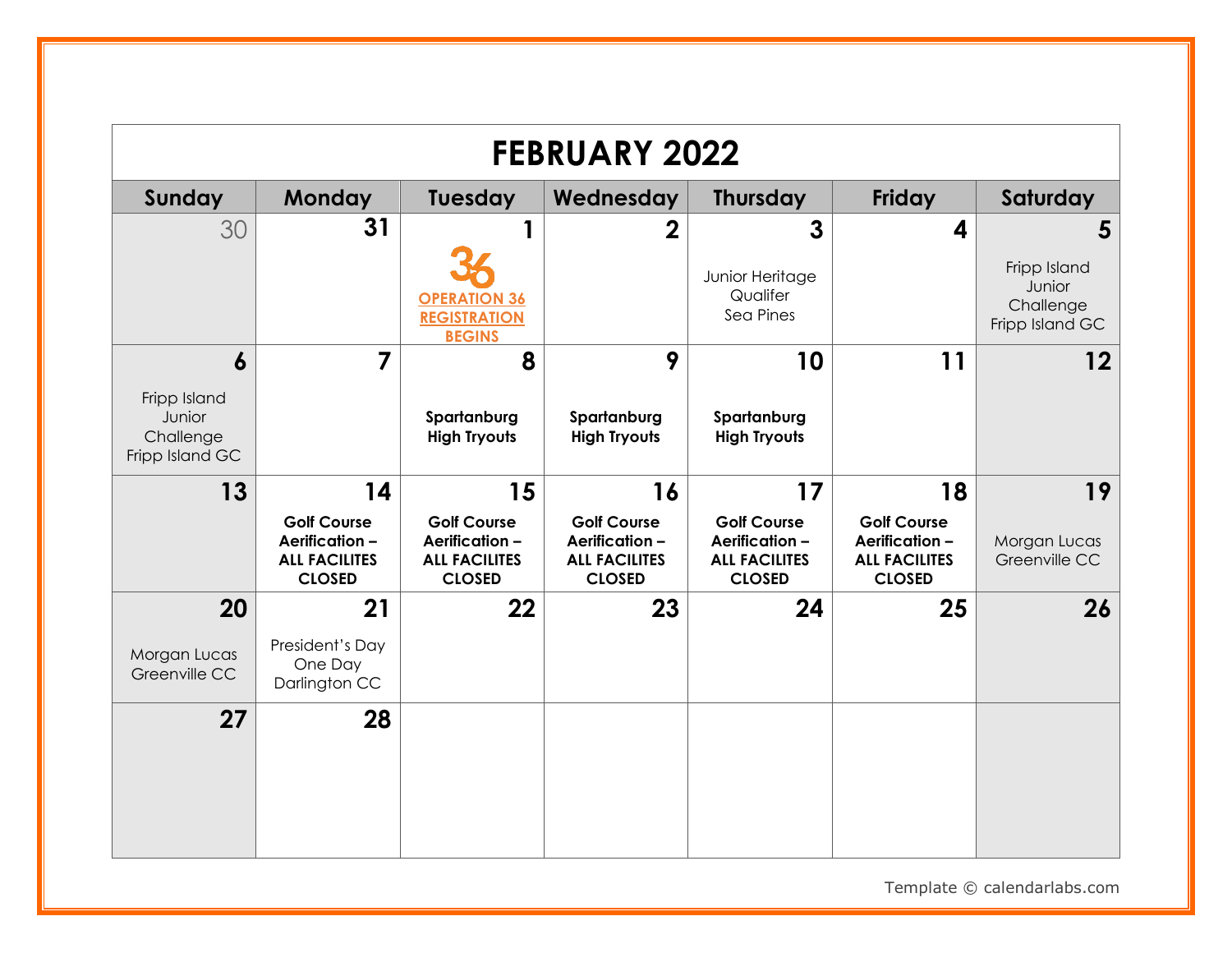|                  |               |                                                                                                  | <b>MARCH 2022</b>                |                                                                                  |                                            |                                                      |
|------------------|---------------|--------------------------------------------------------------------------------------------------|----------------------------------|----------------------------------------------------------------------------------|--------------------------------------------|------------------------------------------------------|
| Sunday           | <b>Monday</b> | Tuesday                                                                                          | Wednesday                        | <b>Thursday</b>                                                                  | Friday                                     | Saturday                                             |
| 27               | 28            | Spark-3:00-4:00<br>Ignition - 4:00-5:00<br>Fuel $-5:00-6:00$<br>Performance 5:00-<br>6:00        | $\bf{2}$<br>Fuel $- 4:00 - 5:00$ | 3<br>$Spark - 3:00 - 4:00$<br>Ignition $-4:00-5:00$<br>Performance-<br>5:00-6:00 | 4                                          | 5                                                    |
| $\boldsymbol{6}$ | 7             | 8<br>Spark-3:00-4:00<br>Ignition - 4:00-5:00<br>Fuel $-5:00-6:00$<br>Performance 5:00-<br>6:00   | 9<br>Fuel $- 4:00 - 5:00$        | 10<br>$Spark - 3:00-4:00$<br>Ignition - 4:00-5:00<br>Performance -<br>5:00-6:00  | 11<br><b>Ping Demo Day</b>                 | 12<br><b>Operation 36</b><br><b>Match</b><br>3:30 SG |
| 13               | 14            | 15<br>Spark-3:00-4:00<br>Ignition - 4:00-5:00<br>Fuel $-5:00-6:00$<br>Performance 6:00-<br>7:00  | 16<br>Fuel $- 4:00 - 5:00$       | 17<br>$Spark - 3:00-4:00$<br>Ignition - 4:00-5:00<br>Performance-<br>5:00-6:00   | 18<br><b>Mizuno Demo</b><br>Day            | 19                                                   |
| 20               | 21            | 22<br>Spark-3:00-4:00<br>Ignition $-4:00-5:00$<br>Fuel $-5:00-6:00$<br>Performance 6:00-<br>7:00 | 23<br>Fuel $- 4:00 - 5:00$       | 24<br>$Spark - 3:00-4:00$<br>Ignition $-4:00-5:00$<br>Performance-<br>5:00-6:00  | 25<br><b>TaylorMade</b><br><b>Demo Day</b> | 26<br><b>Operation 36</b><br><b>Match</b><br>3:30 SG |
| 27               | 28            | 29<br>Spark-3:00-4:00<br>Ignition - 4:00-5:00<br>Fuel $-5:00-6:00$<br>Performance 6:00-<br>7:00  | 30<br>Fuel $-$ 4:00-5:00         | 31<br>$Spark - 3:00-4:00$<br>Ignition $-4:00-5:00$<br>Performance -<br>5:00-6:00 |                                            |                                                      |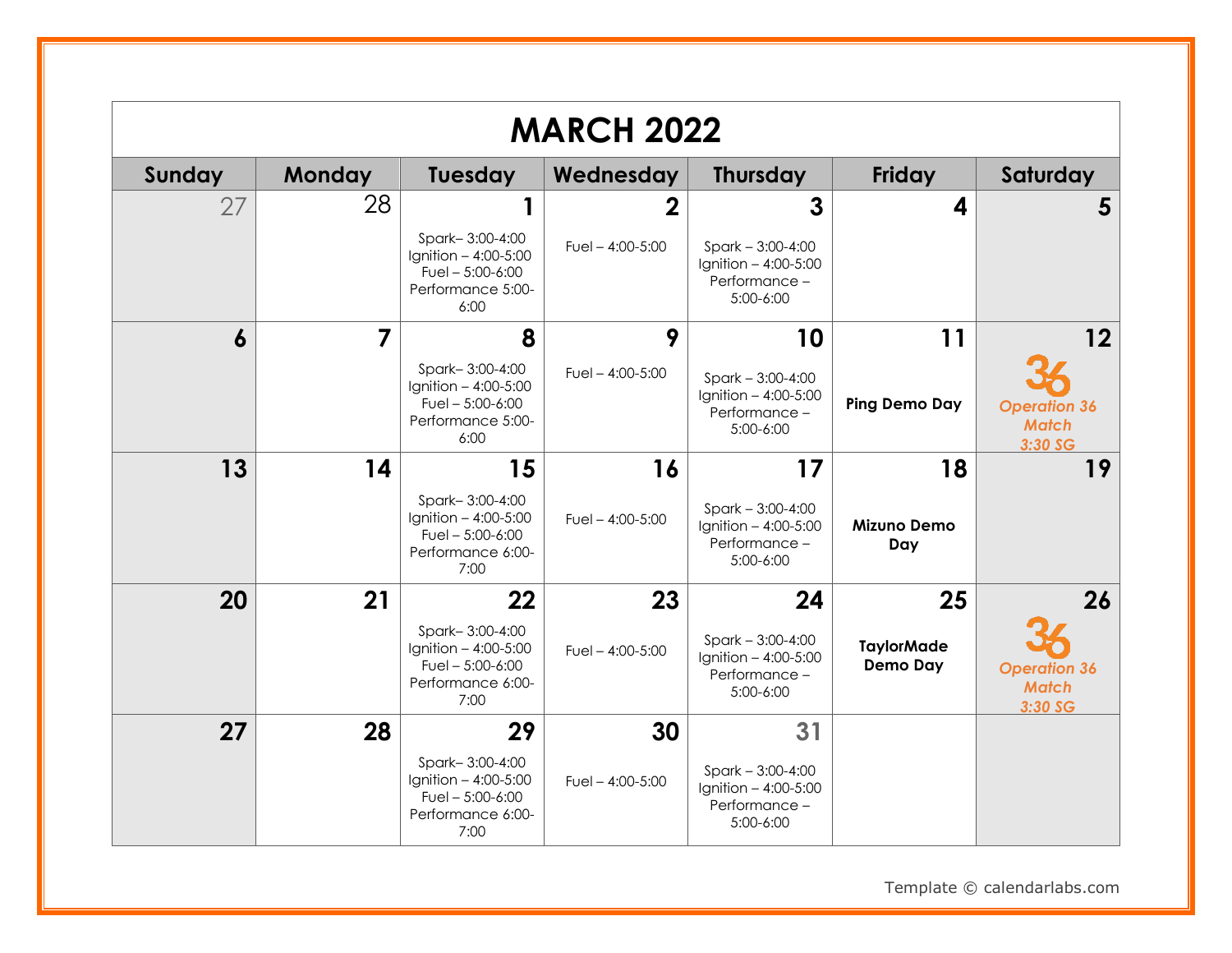|                                                                  |                               |                                                                                           | <b>APRIL 2022</b>             |                                                                            |                                                                                                     |                                                |
|------------------------------------------------------------------|-------------------------------|-------------------------------------------------------------------------------------------|-------------------------------|----------------------------------------------------------------------------|-----------------------------------------------------------------------------------------------------|------------------------------------------------|
| Sunday                                                           | <b>Monday</b>                 | Tuesday                                                                                   | Wednesday                     | <b>Thursday</b>                                                            | <b>Friday</b>                                                                                       | Saturday                                       |
|                                                                  |                               |                                                                                           |                               |                                                                            | <b>Cleveland</b><br><b>Demo Day</b><br><b>PGA JR League</b><br><b>Registration</b><br><b>Begins</b> | 2                                              |
| $\overline{3}$                                                   | $\overline{\mathbf{A}}$       | 5                                                                                         | $\boldsymbol{6}$              | 7                                                                          | 8                                                                                                   | 9                                              |
|                                                                  | <b>Spring</b><br><b>Break</b> | <b>Spring</b><br><b>Break</b>                                                             | <b>Spring</b><br><b>Break</b> | <b>Spring</b><br><b>Break</b>                                              | <b>Spring</b><br><b>Break</b>                                                                       | <b>Operation 36</b><br><b>Match</b><br>3:30 SG |
| 10                                                               | 11                            | 12                                                                                        | 13                            | 14                                                                         | 15                                                                                                  | 16                                             |
| Wofford<br><b>Invitational - All</b><br><b>Facilities Closed</b> |                               | Spark-3:00-4:00<br>Ignition - 4:00-5:00<br>Fuel $-5:00-6:00$<br>Performance 6:00-<br>7:00 | Fuel $- 4:00 - 5:00$          | $Spark - 3:00-4:00$<br>Ignition - 4:00-5:00<br>Performance-<br>5:00-6:00   |                                                                                                     | PGA Jr. League<br><b>Tryouts</b>               |
| 17                                                               | 18                            | 19                                                                                        | 20                            | 21                                                                         | 22                                                                                                  | 23                                             |
| <b>PGA Jr. League</b><br><b>Tryouts</b>                          |                               | Spark-3:00-4:00<br>Ignition - 4:00-5:00<br>Fuel $-5:00-6:00$<br>Performance 6:00-<br>7:00 | Fuel $-$ 4:00-5:00            | $Spark - 3:00-4:00$<br>Ignition $-4:00-5:00$<br>Performance -<br>5:00-6:00 | 2022<br>Member-<br>Member<br>Championship                                                           | 2022<br>Member-<br>Member<br>Championship      |
| 24                                                               | 25                            | 26                                                                                        | 27                            | 28                                                                         | 29                                                                                                  | 30                                             |
|                                                                  |                               | Spark-3:00-4:00<br>Ignition - 4:00-5:00<br>Fuel $-5:00-6:00$<br>Performance 6:00-<br>7:00 | Fuel $- 4:00 - 5:00$          | $Spark - 3:00-4:00$<br>Ignition - 4:00-5:00<br>Performance-<br>5:00-6:00   |                                                                                                     | <b>Operation 36</b><br><b>Match</b><br>3:30 SG |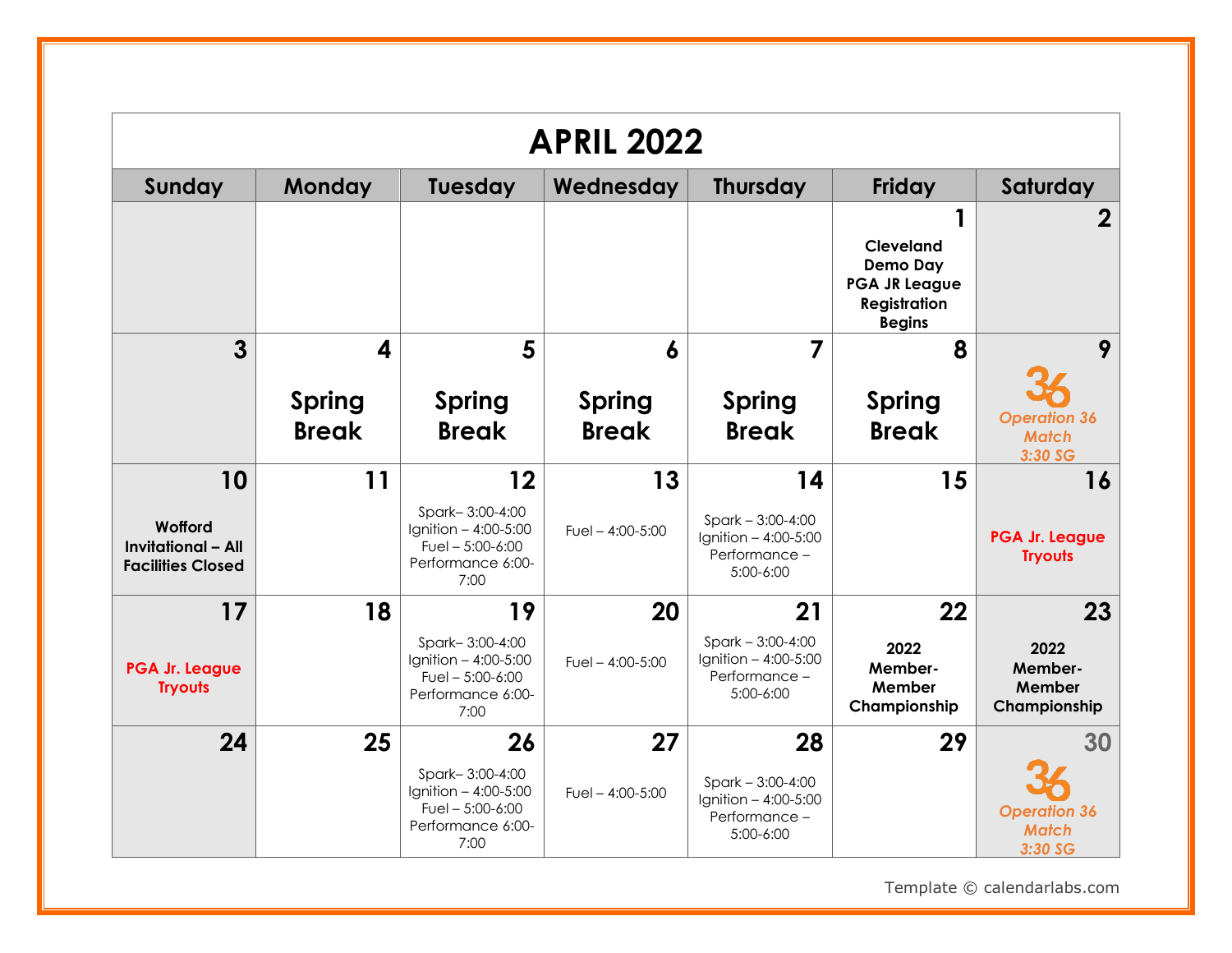|        |                                           |                                                                                           | <b>MAY 2022</b>      |                                                                                                              |                                      |                                                |
|--------|-------------------------------------------|-------------------------------------------------------------------------------------------|----------------------|--------------------------------------------------------------------------------------------------------------|--------------------------------------|------------------------------------------------|
| Sunday | <b>Monday</b>                             | <b>Tuesday</b>                                                                            | Wednesday            | <b>Thursday</b>                                                                                              | <b>Friday</b>                        | Saturday                                       |
|        | $\mathbf 2$                               | 3                                                                                         | 4                    | 5                                                                                                            | 6                                    |                                                |
|        |                                           | Spark-3:00-4:00<br>Ignition - 4:00-5:00<br>Fuel $-5:00-6:00$<br>Performance 6:00-<br>7:00 | Fuel $- 4:00 - 5:00$ | Spark $-3:00-4:00$<br>Ignition - 4:00-5:00<br>Performance -<br>5:00-6:00                                     |                                      | <b>Operation 36</b><br><b>Match</b><br>3:30 SG |
| 8      | 9                                         | 10                                                                                        | 11                   | 12                                                                                                           | 13                                   | 14                                             |
|        |                                           | Spark-3:00-4:00<br>Ignition - 4:00-5:00<br>Fuel $-5:00-6:00$<br>Performance 6:00-<br>7:00 | Fuel $- 4:00 - 5:00$ | <b>NO CLASS</b><br>2022 Member<br>Guest<br>Championship                                                      | 2022 Member<br>Guest<br>Championship | 2022 Member<br>Guest<br>Championship           |
| 15     | 16                                        | 17                                                                                        | 18                   | 19                                                                                                           | 20                                   | 21                                             |
|        |                                           | Spark-3:00-4:00<br>Ignition - 4:00-5:00<br>Fuel $-5:00-6:00$<br>Performance<br>6:00-7:00  | Fuel $- 4:00 - 5:00$ | $Spark - 3:00-4:00$<br>Ignition - 4:00-5:00<br>Performance -<br>$5:00-6:00$                                  |                                      | <b>Operation 36</b><br><b>Match</b><br>3:30 SG |
| 22     | 23                                        | 24                                                                                        | 25                   | 26                                                                                                           | 27                                   | 28                                             |
|        | <b>Last Week</b><br>of Class              | Spark-3:00-4:00<br>Ignition - 4:00-5:00<br>Fuel $-5:00-6:00$<br>Performance 6:00-<br>7:00 | Fuel $- 4:00 - 5:00$ | <b>LAST DAY OF</b><br>SCHOOL<br>$Spark - 3:00 - 4:00$<br>Ignition - 4:00-5:00<br>Performance - 5:00-<br>6:00 |                                      |                                                |
| 29     | 30                                        | 31                                                                                        |                      |                                                                                                              |                                      |                                                |
|        | <b>Memorial Day</b><br><b>Course Open</b> | <b>COURSE CLOSED</b>                                                                      |                      |                                                                                                              |                                      |                                                |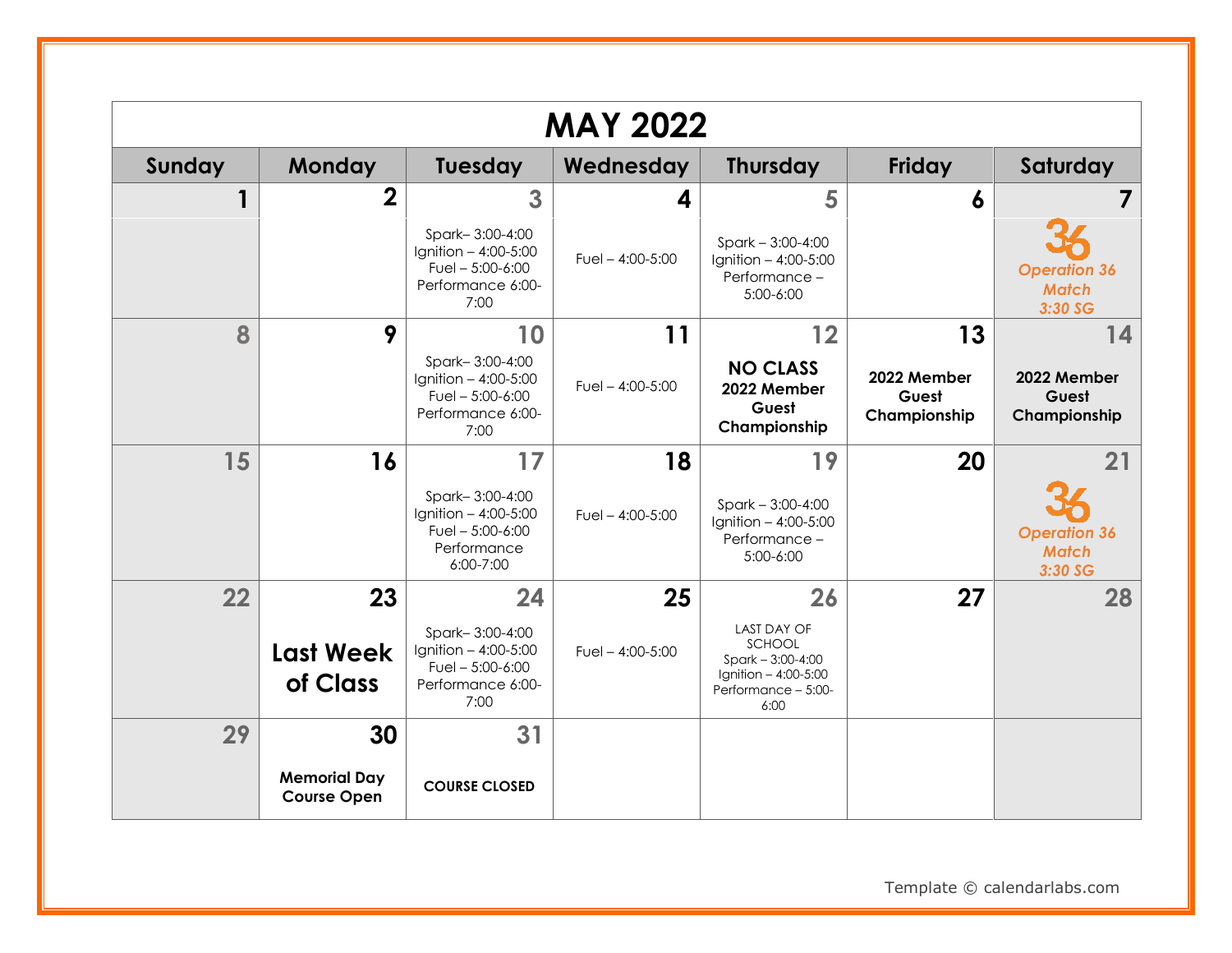|                                                  |        |                                                                                                        | <b>JUNE 2022</b>                                                                         |                                                    |                                                                          |                                                                                 |
|--------------------------------------------------|--------|--------------------------------------------------------------------------------------------------------|------------------------------------------------------------------------------------------|----------------------------------------------------|--------------------------------------------------------------------------|---------------------------------------------------------------------------------|
| Sunday                                           | Monday | <b>Tuesday</b>                                                                                         | Wednesday                                                                                | <b>Thursday</b>                                    | <b>Friday</b>                                                            | Saturday                                                                        |
|                                                  |        |                                                                                                        |                                                                                          | $\mathbf 2$                                        | $\mathbf{3}$                                                             | 4<br><b>SCGA Junior</b><br>Championship<br>Qualifier #1<br><b>Hartsville CC</b> |
| 5<br>24th Pee Wee<br>Championship<br>Columbia CC | 6      | $\overline{7}$<br><b>Summer Golf</b><br>Camp<br>$9:00 - 12:00$<br>Upstate Junior<br>Smithfield CC      | 8<br><b>Summer Golf</b><br>Camp<br>$9:00 - 12:00$<br>Upstate Junior<br>Smithfield CC     | 9<br><b>Summer Golf</b><br>Camp<br>9:00-12:00      | 10<br><b>SCGA Junior</b><br>Championship<br>Qualifier #2<br>Mid Carolina | 11                                                                              |
| 12                                               | 13     | 14<br><b>Junior Summer</b><br><b>Matchplay</b><br><b>Begins</b>                                        | 15<br><b>Junior</b><br><b>Tournament</b><br><b>Series</b><br>Event #1                    | 16                                                 | 17                                                                       | 18                                                                              |
| 19<br><b>Parent Child</b><br>Championship        | 20     | 21<br><b>Summer Golf</b><br><b>Camp</b><br>$9:00 - 12:00$<br><b>SCGA Junior</b><br><b>Championship</b> | 22<br><b>Summer Golf</b><br>Camp<br>$9:00 - 12:00$<br><b>SCGA Junior</b><br>Championship | 23<br><b>Summer Golf</b><br>Camp<br>$9:00 - 12:00$ | 24                                                                       | 25                                                                              |
| 26                                               | 27     | 28                                                                                                     | 29<br><b>Junior</b><br><b>Tournament</b><br><b>Series</b><br>Event #2                    | 30                                                 |                                                                          |                                                                                 |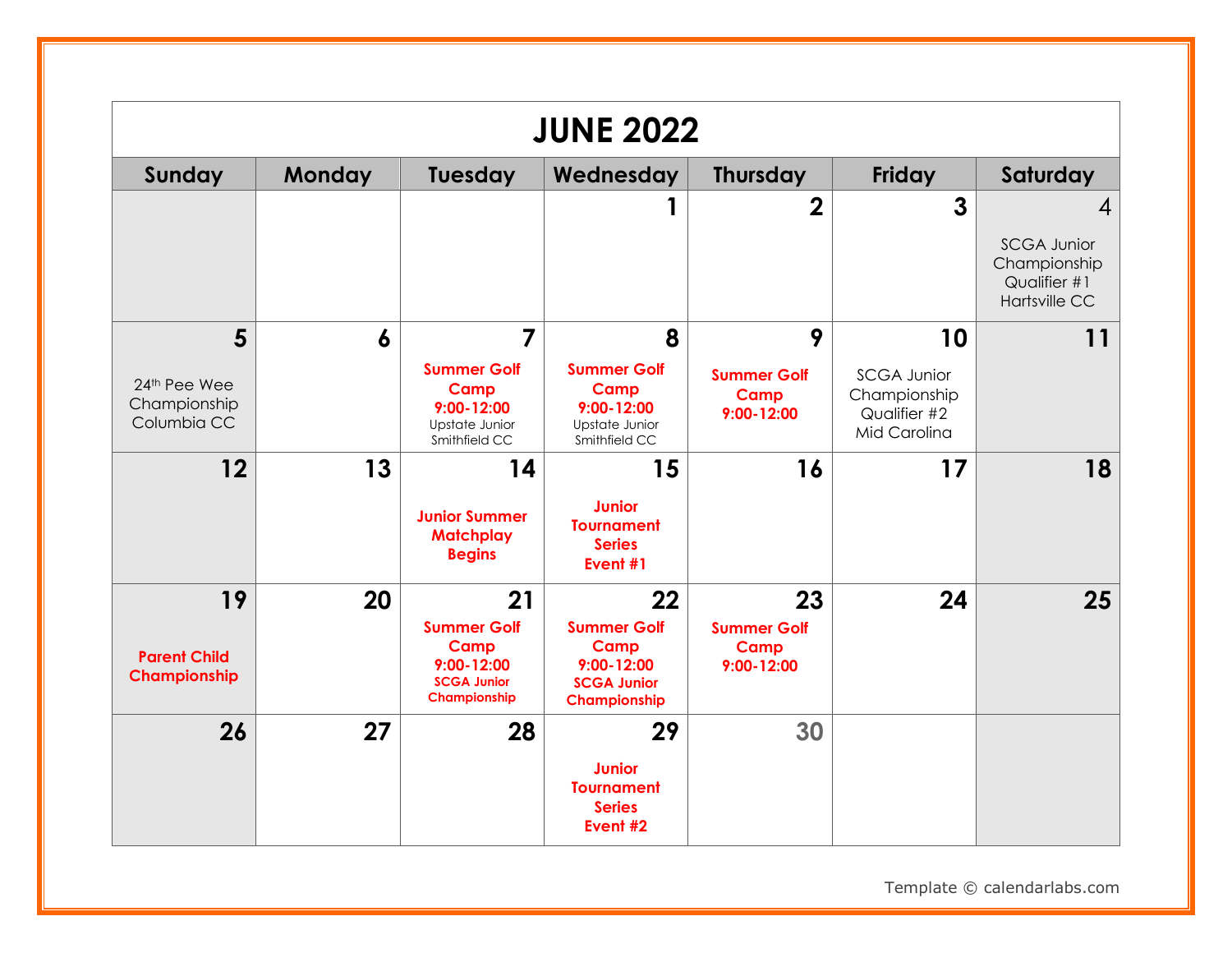|                                                                   |                                          |                                                           | <b>JULY 2022</b>                                                                   |                                                    |                                                                         |                                                                         |
|-------------------------------------------------------------------|------------------------------------------|-----------------------------------------------------------|------------------------------------------------------------------------------------|----------------------------------------------------|-------------------------------------------------------------------------|-------------------------------------------------------------------------|
| Sunday                                                            | <b>Monday</b>                            | Tuesday                                                   | Wednesday                                                                          | <b>Thursday</b>                                    | <b>Friday</b>                                                           | Saturday                                                                |
|                                                                   |                                          |                                                           |                                                                                    |                                                    |                                                                         | $\mathbf 2$                                                             |
| $\overline{3}$                                                    | $\overline{\mathbf{4}}$                  | 5                                                         | $\boldsymbol{6}$                                                                   | 7                                                  | 8                                                                       | 9                                                                       |
|                                                                   | July 4 <sup>th</sup> Wing<br><b>Ding</b> | <b>ALL FACILITIES</b><br><b>CLOSED</b>                    | <b>Grant Bennett</b><br><b>Florence Junior</b>                                     | <b>Grant Bennett</b><br><b>Florence Junior</b>     | <b>Grant Bennett</b><br><b>Florence Junior</b>                          |                                                                         |
| 10                                                                | 11                                       | 12<br><b>Summer Golf</b><br>Camp<br>$9:00 - 12:00$        | 13<br><b>Tournament</b><br><b>Series Event #3</b><br><b>Summer Golf</b><br>Camp    | 14<br><b>Summer Golf</b><br>Camp<br>$9:00 - 12:00$ | 15                                                                      | 16                                                                      |
| 17                                                                | 18                                       | 19<br><b>The Blade</b><br><b>Thornblade Club</b>          | 20<br><b>The Blade</b><br><b>Thornblade Club</b>                                   | 21<br><b>The Blade</b><br><b>Thornblade Club</b>   | 22                                                                      | 23                                                                      |
| 24                                                                | 25                                       | 26<br><b>Summer Golf</b><br><b>Camp</b><br>$9:00 - 12:00$ | 27<br><b>Tournament</b><br><b>Series</b><br>Event #4<br><b>Summer Golf</b><br>Camp | 28<br><b>Summer Golf</b><br>Camp<br>9:00-12:00     | 29<br><b>Jimmy Self</b><br><b>Invitational</b><br><b>Palmetto Dunes</b> | 30<br><b>Jimmy Self</b><br><b>Invitational</b><br><b>Palmetto Dunes</b> |
| 31                                                                |                                          |                                                           |                                                                                    |                                                    |                                                                         |                                                                         |
| <b>Jimmy Self</b><br><b>Invitational</b><br><b>Palmetto Dunes</b> |                                          |                                                           |                                                                                    |                                                    |                                                                         |                                                                         |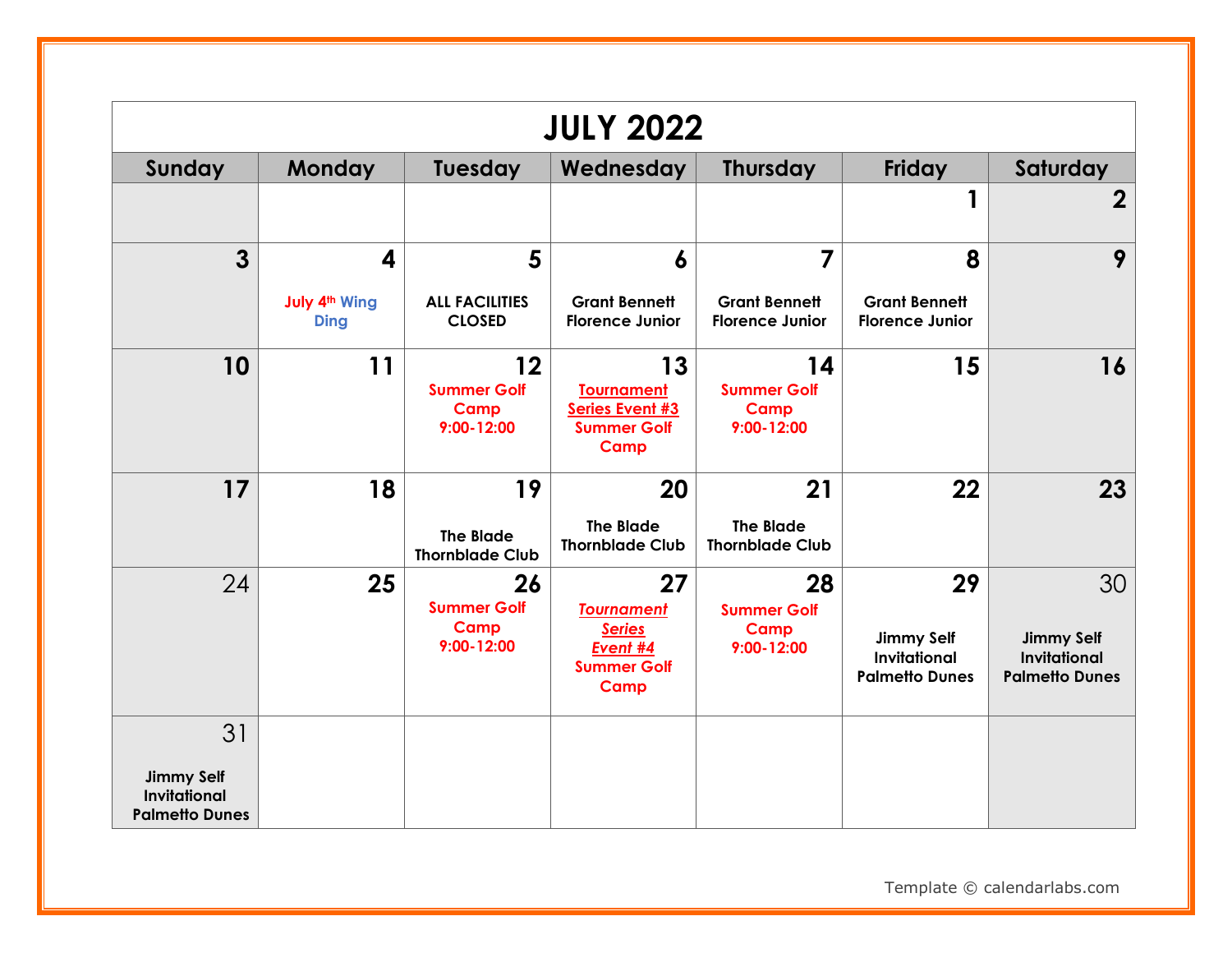|                                          | <b>AUGUST 2022</b>                             |                                                                                                |                                                                                                      |                                                    |        |                                          |  |
|------------------------------------------|------------------------------------------------|------------------------------------------------------------------------------------------------|------------------------------------------------------------------------------------------------------|----------------------------------------------------|--------|------------------------------------------|--|
| Sunday                                   | <b>Monday</b>                                  | Tuesday                                                                                        | Wednesday                                                                                            | <b>Thursday</b>                                    | Friday | Saturday                                 |  |
|                                          | 1<br><b>Fall Registration</b><br><b>Begins</b> | $\overline{2}$                                                                                 | 3                                                                                                    | 4                                                  | 5      | 6                                        |  |
| $\overline{7}$                           | 8                                              | 9<br><b>Summer Golf</b><br>Camp<br>$9:00 - 12:00$                                              | 10<br><b>Summer Series</b><br><b>Tournament of</b><br><b>Champions</b><br><b>Summer Golf</b><br>Camp | 11<br><b>Summer Golf</b><br>Camp<br>$9:00 - 12:00$ | 12     | 13                                       |  |
| 14                                       | 15                                             | 16                                                                                             | 17                                                                                                   | 18                                                 | 19     | 20<br><b>Junior Club</b><br>Championship |  |
| 21<br><b>Junior Club</b><br>Championship | 22                                             | 23                                                                                             | 24                                                                                                   | 25                                                 | 26     | 27                                       |  |
| 28                                       | 29<br><b>First Week</b><br>of Class            | 30<br>Spark-3:00-4:00<br>Ignition - 4:00-5:00<br>Fuel $-5:00-6:00$<br>Performance<br>5:00-6:00 | 31<br>Fuel $- 4:00 - 5:00$                                                                           |                                                    |        |                                          |  |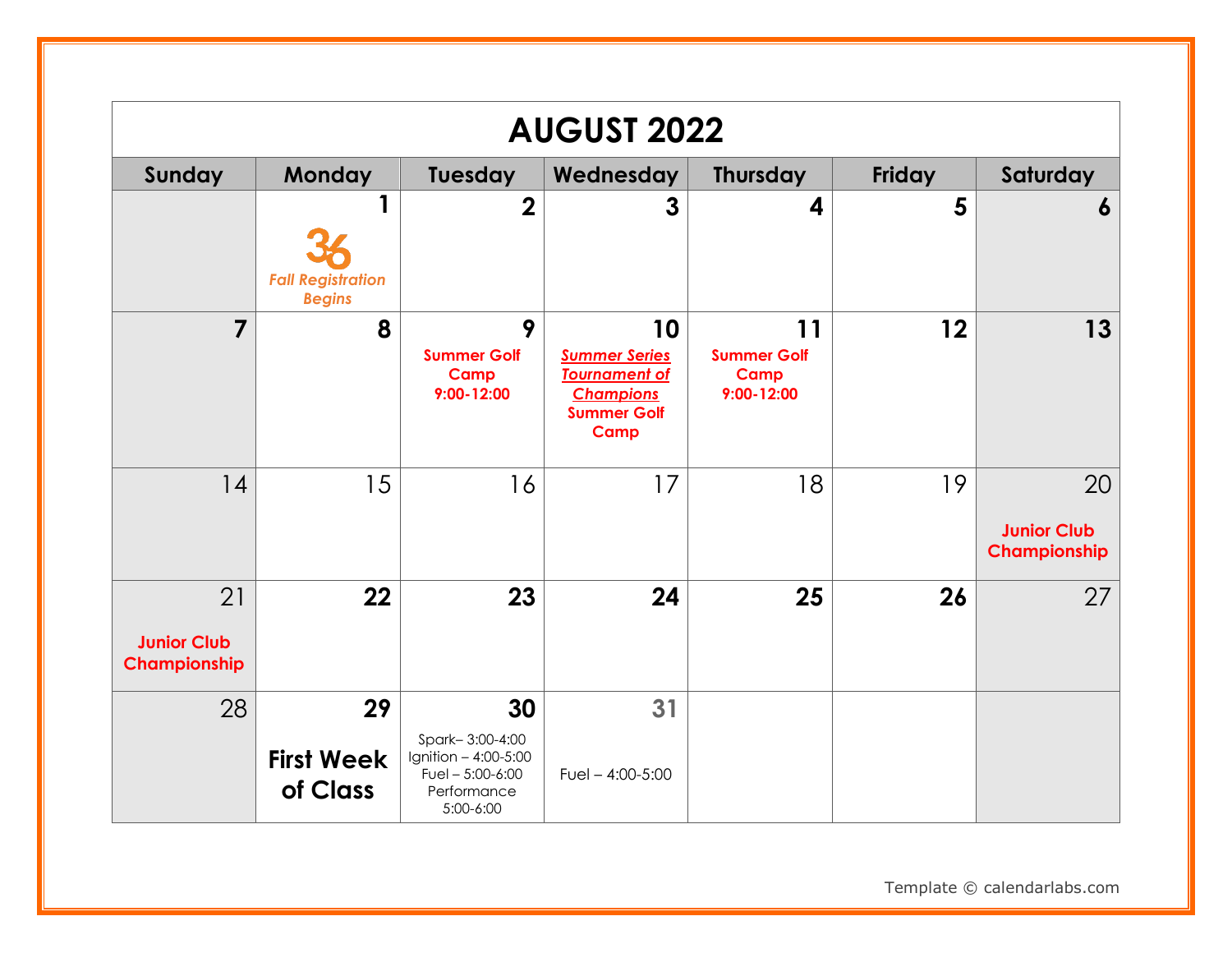|                                                              |        |                                                                                           | <b>SEPTEMBER 2022</b>                                                               |                                                                                     |                                                                                     |                                                              |
|--------------------------------------------------------------|--------|-------------------------------------------------------------------------------------------|-------------------------------------------------------------------------------------|-------------------------------------------------------------------------------------|-------------------------------------------------------------------------------------|--------------------------------------------------------------|
| Sunday                                                       | Monday | <b>Tuesday</b>                                                                            | Wednesday                                                                           | <b>Thursday</b>                                                                     | <b>Friday</b>                                                                       | Saturday                                                     |
|                                                              |        |                                                                                           |                                                                                     | $Spark - 3:00-4:00$<br>Ignition $-4:00-5:00$<br>Performance-<br>5:00-6:00           | $\overline{2}$                                                                      | $\mathbf{3}$                                                 |
| $\overline{\mathbf{4}}$                                      | 5      | $\boldsymbol{6}$                                                                          | 7                                                                                   | 8                                                                                   | 9                                                                                   | 10                                                           |
| <b>Operation 36</b><br><b>Match 4:30 SG</b>                  |        | <b>Golf Course</b><br><b>Aerification</b><br><b>All Facilities</b><br><b>Closed</b>       | <b>Golf Course</b><br><b>Aerification</b><br><b>All Facilities</b><br><b>Closed</b> | <b>Golf Course</b><br><b>Aerification</b><br><b>All Facilities</b><br><b>Closed</b> | <b>Golf Course</b><br><b>Aerification</b><br><b>All Facilities</b><br><b>Closed</b> | <b>Harvey Brock</b><br>Orange Jacket<br><b>Boscobel Golf</b> |
| 11                                                           | 12     | 13                                                                                        | 14                                                                                  | 15                                                                                  | 16                                                                                  | 17                                                           |
| <b>Harvey Brock</b><br>Orange Jacket<br><b>Boscobel Golf</b> |        | Spark-3:00-4:00<br>Ignition $-4:00-5:00$<br>Fuel $-5:00-6:00$<br>Performance<br>5:00-6:00 | Fuel $-4:00-5:00$                                                                   | $Spark - 3:00-4:00$<br>Ignition $-4:00-5:00$<br>Performance-<br>5:00-6:00           |                                                                                     |                                                              |
| 18                                                           | 19     | 20                                                                                        | 21                                                                                  | 22                                                                                  | 23                                                                                  | 24                                                           |
|                                                              |        | Spark-3:00-4:00<br>Ignition - 4:00-5:00<br>Fuel $-5:00-6:00$<br>Performance<br>5:00-6:00  | Fuel $- 4:00 - 5:00$                                                                | $Spark - 3:00-4:00$<br>Ignition - 4:00-5:00<br>Performance-<br>5:00-6:00            |                                                                                     |                                                              |
| 25                                                           | 26     | 27                                                                                        | 28                                                                                  | 29                                                                                  | 30                                                                                  |                                                              |
| <b>Operation 36</b><br>Match 4:30 SG                         |        | Spark-3:00-4:00<br>Ignition $-4:00-5:00$<br>Fuel $-5:00-6:00$<br>Performance<br>5:00-6:00 | Fuel $- 4:00 - 5:00$                                                                | $Spark - 3:00-4:00$<br>Ignition $-4:00-5:00$<br>Performance-<br>5:00-6:00           |                                                                                     |                                                              |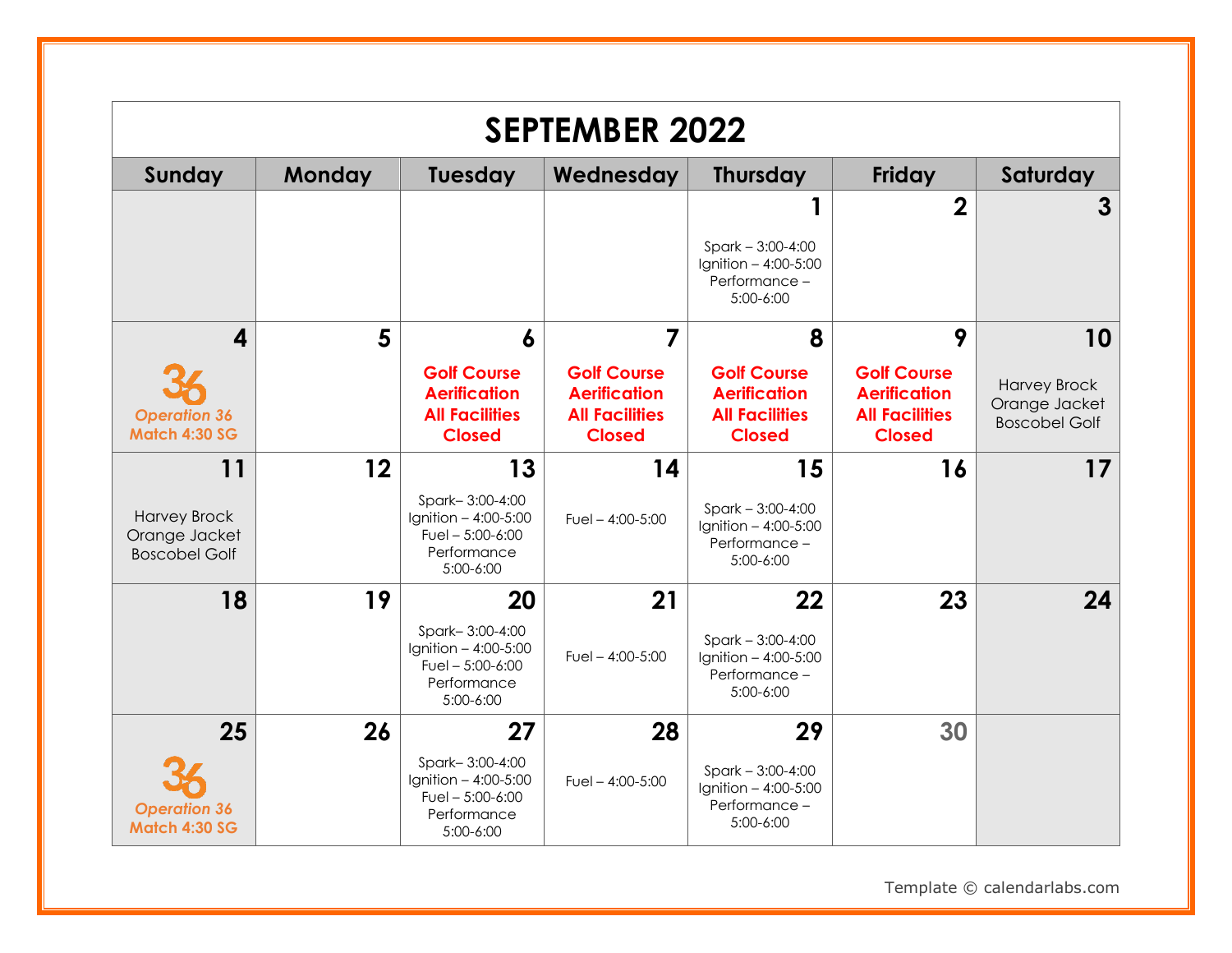|                                                                    |               |                                                                                                | <b>OCTOBER 2022</b>        |                                                                                       |                                                                    |                                                                    |
|--------------------------------------------------------------------|---------------|------------------------------------------------------------------------------------------------|----------------------------|---------------------------------------------------------------------------------------|--------------------------------------------------------------------|--------------------------------------------------------------------|
| <b>Sunday</b>                                                      | <b>Monday</b> | Tuesday                                                                                        | Wednesday                  | <b>Thursday</b>                                                                       | <b>Friday</b>                                                      | Saturday                                                           |
|                                                                    |               |                                                                                                |                            |                                                                                       |                                                                    | Jackie Seawell<br>Cobbs Glen                                       |
| $\overline{2}$<br>Jackie Seawell<br>Junior<br>Cobbs Glen           | 3             | 4<br>Spark-3:00-4:00<br>Ignition - 4:00-5:00<br>Fuel $-5:00-6:00$<br>Performance               | 5<br>Fuel $- 4:00 - 5:00$  | 6<br>$Spark - 3:00-4:00$<br>Ignition $-4:00-5:00$<br>Performance -<br>5:00-6:00       | 7                                                                  | 8                                                                  |
| 9<br><b>Operation 36</b><br><b>Match 4:30 SG</b>                   | 10            | 11<br>Spark-3:00-4:00<br>Ignition - 4:00-5:00<br>Fuel $-5:00-6:00$<br>Performance<br>5:00-6:00 | 12<br>Fuel $- 4:00 - 5:00$ | 13<br>$Spark - 3:00-4:00$<br>Ignition $-4:00-5:00$<br>Performance-<br>5:00-6:00       | 14                                                                 | 15                                                                 |
| 16                                                                 | 17            | 18<br>Spark-3:00-4:00<br>Ignition - 4:00-5:00<br>Fuel $-5:00-6:00$<br>Performance<br>5:00-6:00 | 19<br>Fuel $- 4:00 - 5:00$ | 20<br><b>Bobby</b><br><b>Chapman Junior</b><br><b>Invitational</b><br><b>No Class</b> | 21<br><b>Bobby</b><br><b>Chapman Junior</b><br><b>Invitational</b> | 22<br><b>Bobby</b><br><b>Chapman Junior</b><br><b>Invitational</b> |
| 23<br><b>Bobby</b><br><b>Chapman Junior</b><br><b>Invitational</b> | 24            | 25<br>Spark-3:00-4:00<br>Ignition - 4:00-5:00<br>Fuel $-5:00-6:00$<br>Performance<br>5:00-6:00 | 26<br>Fuel $- 4:00 - 5:00$ | 27<br>$Spark - 3:00-4:00$<br>Ignition - 4:00-5:00<br>Performance-<br>5:00-6:00        | 28                                                                 | 29                                                                 |
| 30<br><b>Operation 36</b><br>Match 4:30 SG                         | 31            |                                                                                                |                            |                                                                                       |                                                                    |                                                                    |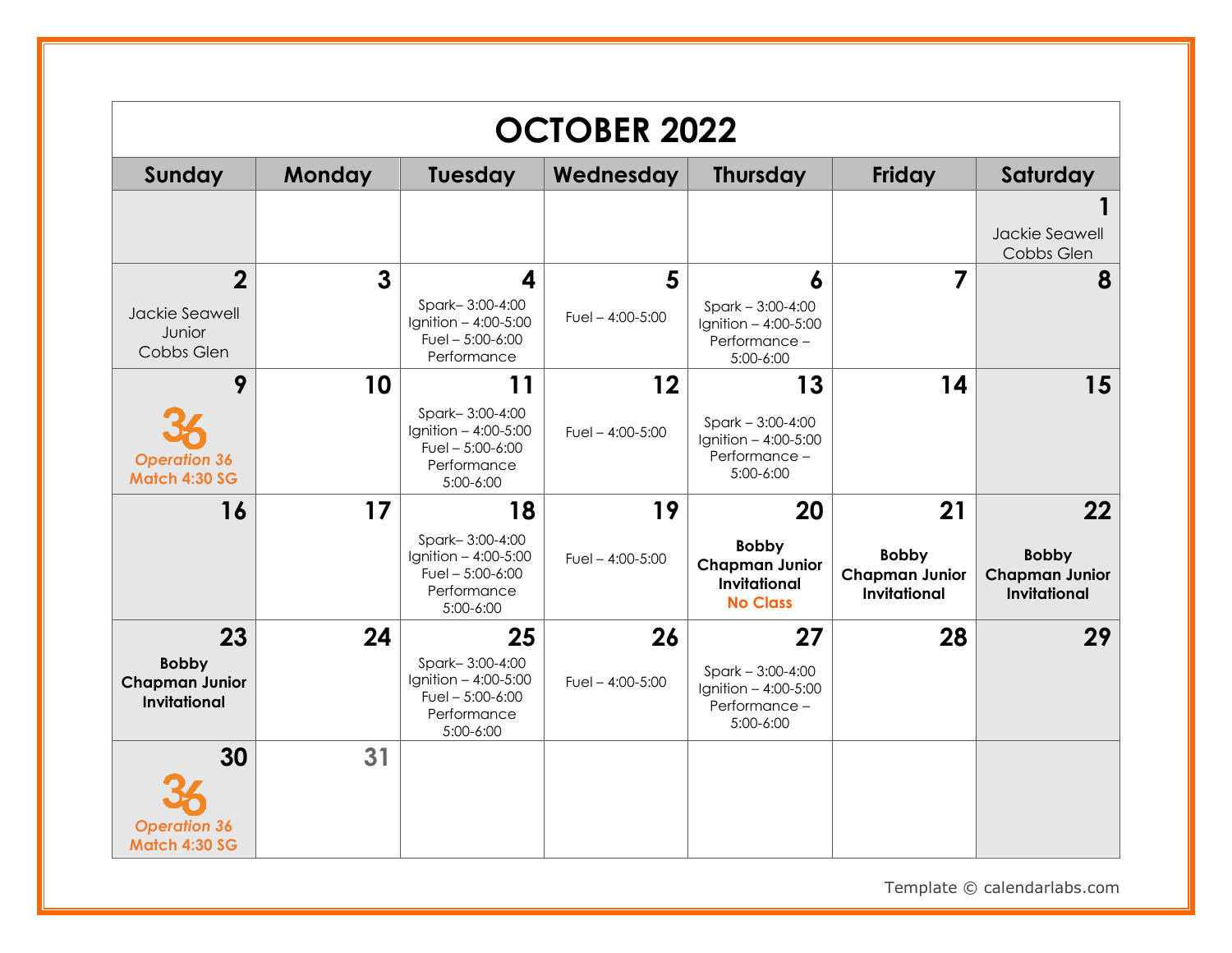|                                                               |                                                |                                                                                          | <b>NOVEMBER 2022</b>                            |                                                                             |        |          |
|---------------------------------------------------------------|------------------------------------------------|------------------------------------------------------------------------------------------|-------------------------------------------------|-----------------------------------------------------------------------------|--------|----------|
| Sunday                                                        | <b>Monday</b>                                  | <b>Tuesday</b>                                                                           | Wednesday                                       | <b>Thursday</b>                                                             | Friday | Saturday |
|                                                               |                                                | 1                                                                                        | $\mathbf 2$                                     | 3                                                                           | 4      | 5        |
|                                                               |                                                | Spark-3:00-4:00<br>Ignition - 4:00-5:00<br>Fuel $-5:00-6:00$<br>Performance<br>5:00-6:00 | Fuel $- 4:00 - 5:00$                            | $Spark - 3:00-4:00$<br>Ignition - 4:00-5:00<br>Performance -<br>5:00-6:00   |        |          |
| $\boldsymbol{6}$                                              | $\overline{7}$                                 | 8                                                                                        | 9                                               | 10                                                                          | 11     | 12       |
| <b>Winter Four-Ball</b><br><b>Match Play</b><br><b>Begins</b> |                                                | Spark-3:00-4:00<br>Ignition - 4:00-5:00<br>Fuel $-5:00-6:00$<br>Performance<br>5:00-6:00 | Fuel $-$ 4:00-5:00                              | $Spark - 3:00-4:00$<br>Ignition $-4:00-5:00$<br>Performance-<br>$5:00-6:00$ |        |          |
| 13                                                            | 14                                             | 15                                                                                       | 16                                              | 17                                                                          | 18     | 19       |
| <b>Operation 36</b><br><b>Match 4:30 SG</b>                   |                                                | Spark-3:00-4:00<br>Ignition - 4:00-5:00<br>Fuel $-5:00-6:00$<br>Performance<br>5:00-6:00 | Fuel $- 4:00 - 5:00$                            | $Spark - 3:00-4:00$<br>Ignition $-4:00-5:00$<br>Performance -<br>5:00-6:00  |        |          |
| 20                                                            | 21                                             | 22                                                                                       | 23                                              | 24                                                                          | 25     | 26       |
|                                                               |                                                | <b>No Class</b><br><b>Happy</b><br><b>Thanksgiving</b>                                   | <b>No Class</b><br>Happy<br><b>Thanksgiving</b> | <b>No Class</b><br><b>Happy</b><br><b>Thanksgiving</b>                      |        |          |
| 27                                                            | 28                                             | 29                                                                                       | 30                                              |                                                                             |        |          |
|                                                               | <b>Final</b><br><b>Week of</b><br><b>Class</b> | Spark-3:00-4:00<br>Ignition - 4:00-5:00<br>Fuel $-5:00-6:00$<br>Performance<br>5:00-6:00 | Fuel $- 4:00 - 5:00$                            |                                                                             |        |          |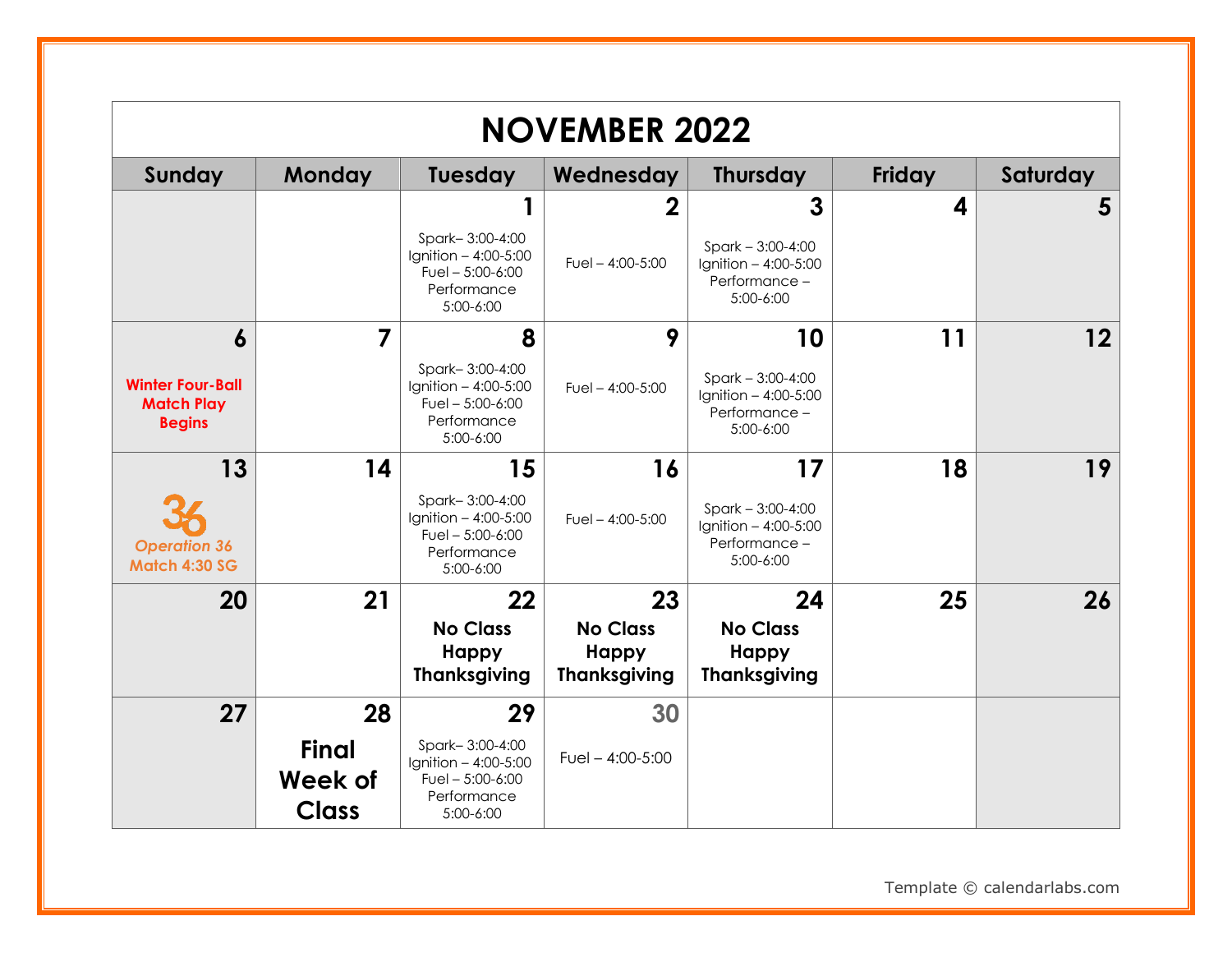|                                       | <b>DECEMBER 2022</b> |                  |                |                                                                            |                |          |  |  |
|---------------------------------------|----------------------|------------------|----------------|----------------------------------------------------------------------------|----------------|----------|--|--|
| Sunday                                | Monday               | Tuesday          | Wednesday      | <b>Thursday</b>                                                            | Friday         | Saturday |  |  |
|                                       |                      |                  |                | $Spark - 3:00 - 4:00$<br>Ignition - 4:00-5:00<br>Performance-<br>5:00-6:00 | $\overline{2}$ | 3        |  |  |
| $\overline{\mathbf{4}}$               | 5                    | $\boldsymbol{6}$ | $\overline{7}$ | 8                                                                          | 9              | 10       |  |  |
| 11                                    | 12                   | 13               | 14             | 15                                                                         | 16             | 17       |  |  |
| 18                                    | 19                   | 20               | 21             | 22                                                                         | 23             | 24       |  |  |
| 25<br>Merry<br>Christmas<br>OPERATION | 26                   | 27               | 28             | 29                                                                         | 30             | 31       |  |  |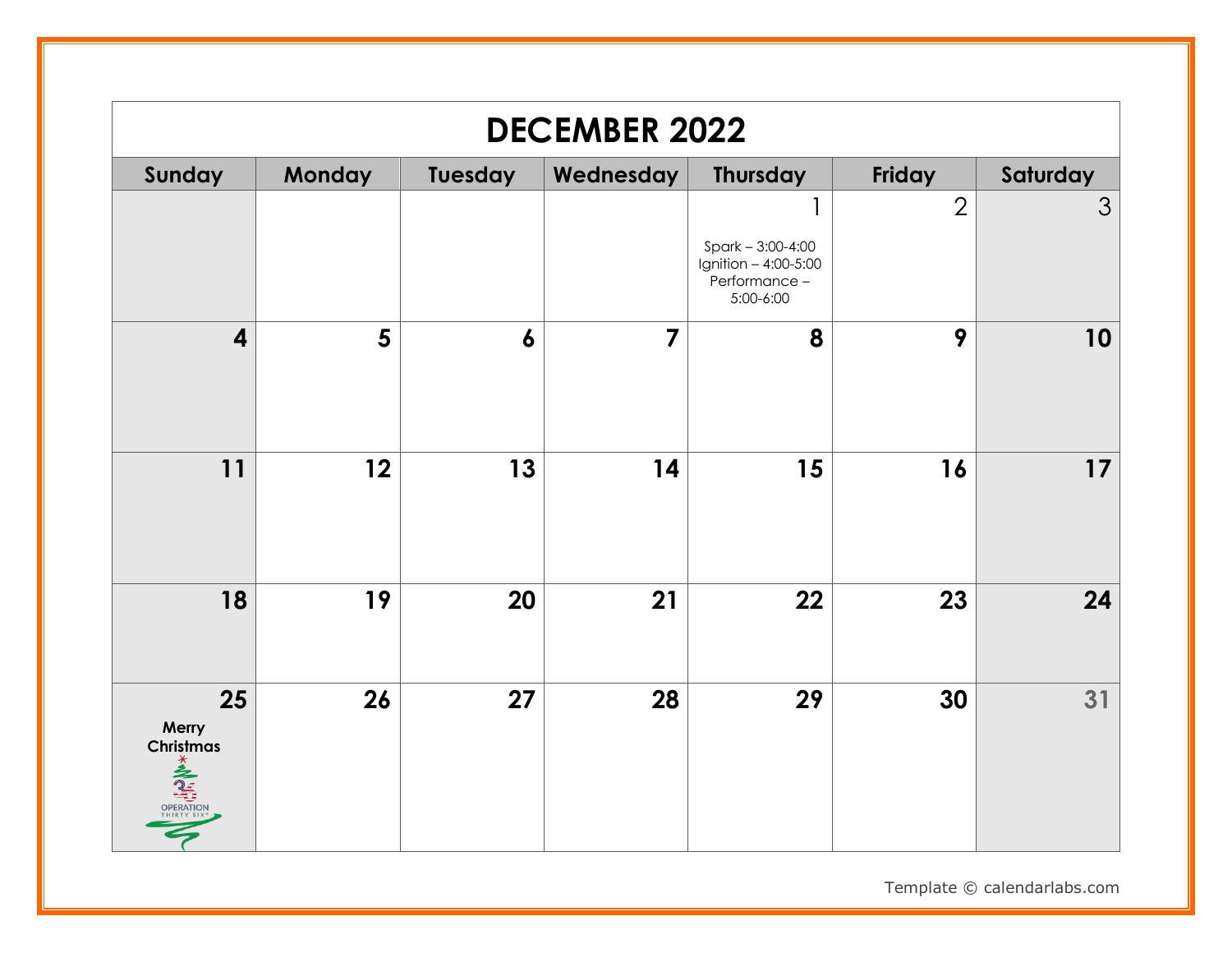#### Tournament Information

PGA Junior League Tryouts Saturday, April 16<sup>th</sup> – Sunday April 17<sup>th</sup>

Entry Fee: Complimentary

Field Size: Unlimited

Registration Details: Opens 4/1/22 8:00am | Closes 4/15/22 5:00pm Contact the Professional Shop 864-582-1646

Event Information: Open to any junior golfing member 13 years of age or younger interested in trying out for our PGA Junior League Team.

Format: 36 Hole Medal Play (Individual Stroke Play)

#### Teeing Ground

 Boys 11 and Under: Forward Tee Boys 12 and Older: Back Tees Girls – Forward Tees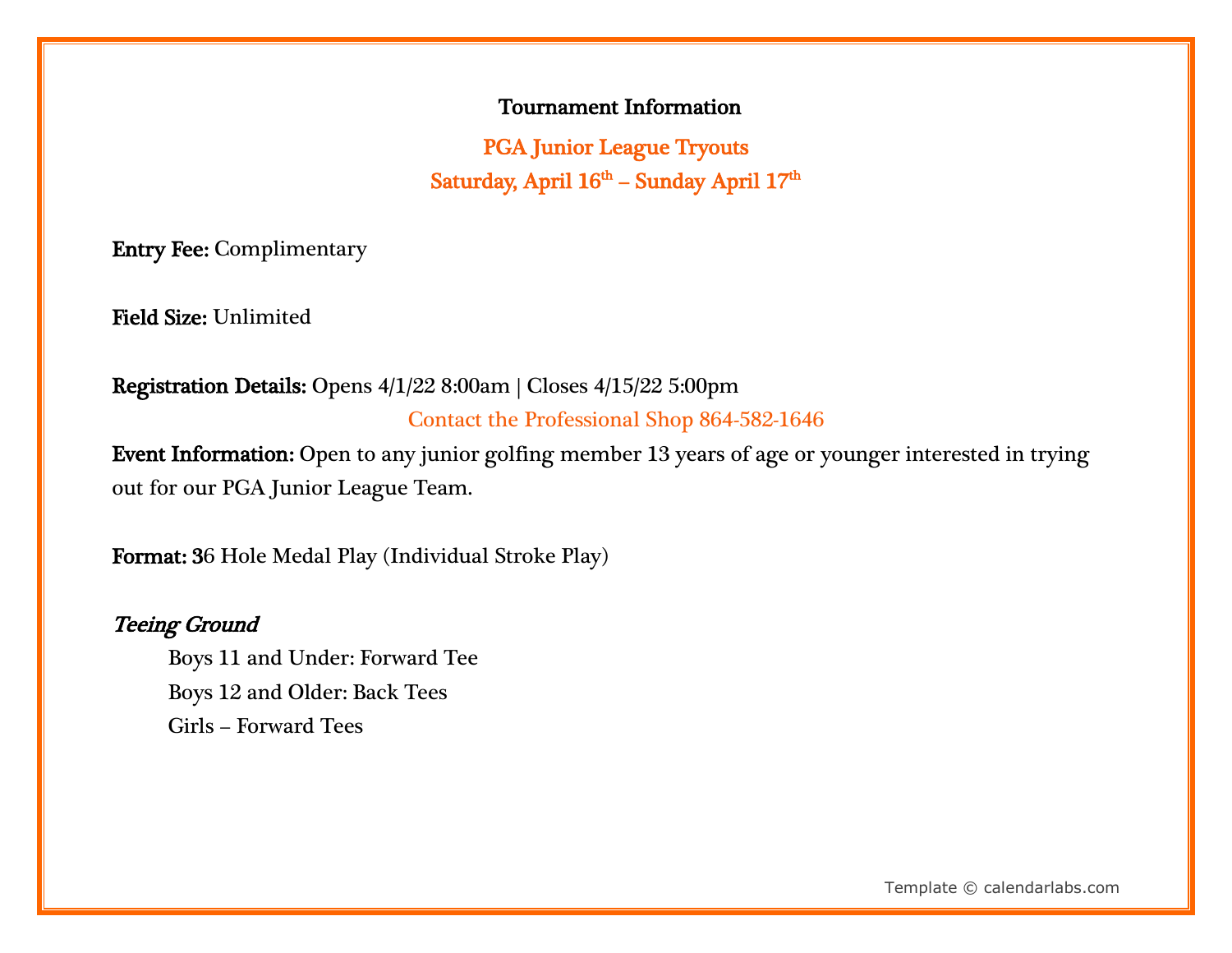Event Information

Summer Camp #1 June 7th – June 9th

Entry Fee: \$195

Tee-Time: 9:00am - 12:00pm

Location: Lake Forest Driving Range

Group Size: 20 participants MAX

Registration Details: Opens 5/1/22 8:00am | Closes 6/5/22 5:00pm

Event Information: The Country Club of Spartanburg golf camps train athletes of all levels on how to better manage their game while learning the necessary fundamentals and strategies that set players apart from their competition. CCS's expert coaching staff introduces all aspects of the game, including chipping, putting, and driving.

Schedule:

**9:00-10:00 10:00-11:00 11:00-12:00**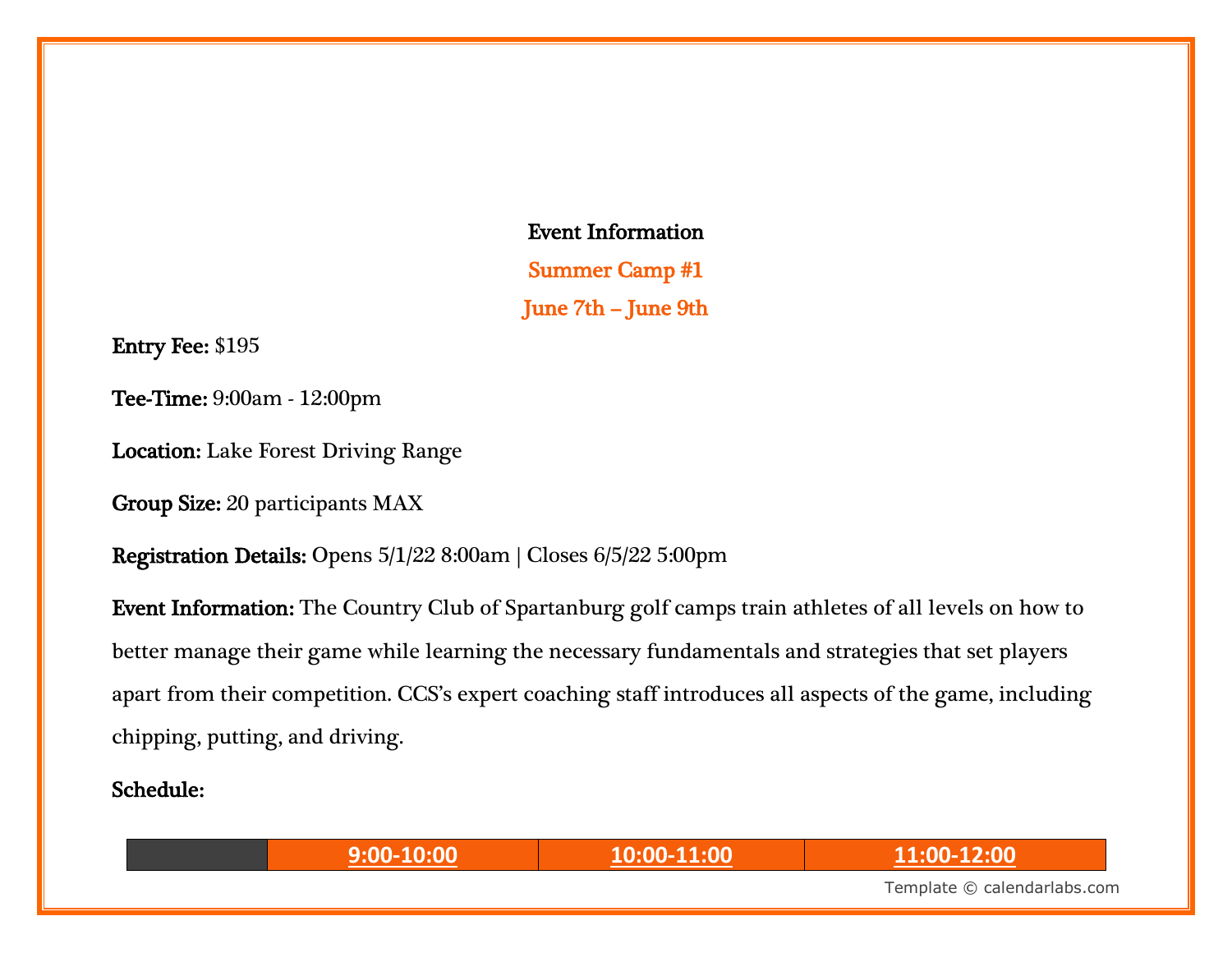| <b>Tuesday</b>  | <b>Welcome &amp; Evaluation</b>                             | <b>Putting Around the World</b> | <b>Drive, Chip &amp; Putt</b><br><b>Putting Competition</b> |
|-----------------|-------------------------------------------------------------|---------------------------------|-------------------------------------------------------------|
| Wednesday       | <b>Short Game Round Up</b>                                  | <b>Flop Shot Challenge</b>      | <b>Drive Chip &amp; Putt</b><br><b>Chipping Competition</b> |
| <b>Thursday</b> | <b>Drive, Chip &amp; Putt</b><br><b>Driving Competition</b> | <b>Snag Baseball</b>            | <b>Water Balloon Battle</b><br><b>Awards Ceremony</b>       |

#### Tournament Information

Summer Match - Play Starts: Sunday, June 14th Ends: Sunday, August 23rd

Entry Fee: \$25.00 per player Tee-Time: Book a tee-time when scheduling your match Field Size: 32 players MAX Registration Details: Opens 5/14/22 8:00am | Closes 6/10/22 5:00pm

Contact the Professional Shop 864-582-1646

Must play from RED TEE OR Back

Event Information: The individual Match-Play will be head-to-head games where players will receive 100% of their handicap. The tournament tee will be based on age and ability level. You must remain on that tee for the remainder of the event. Individuals will be seeded based on their handicap index. All players must have a verifiable USGA handicap to participate.

Format: Individual 18 Hole Match Play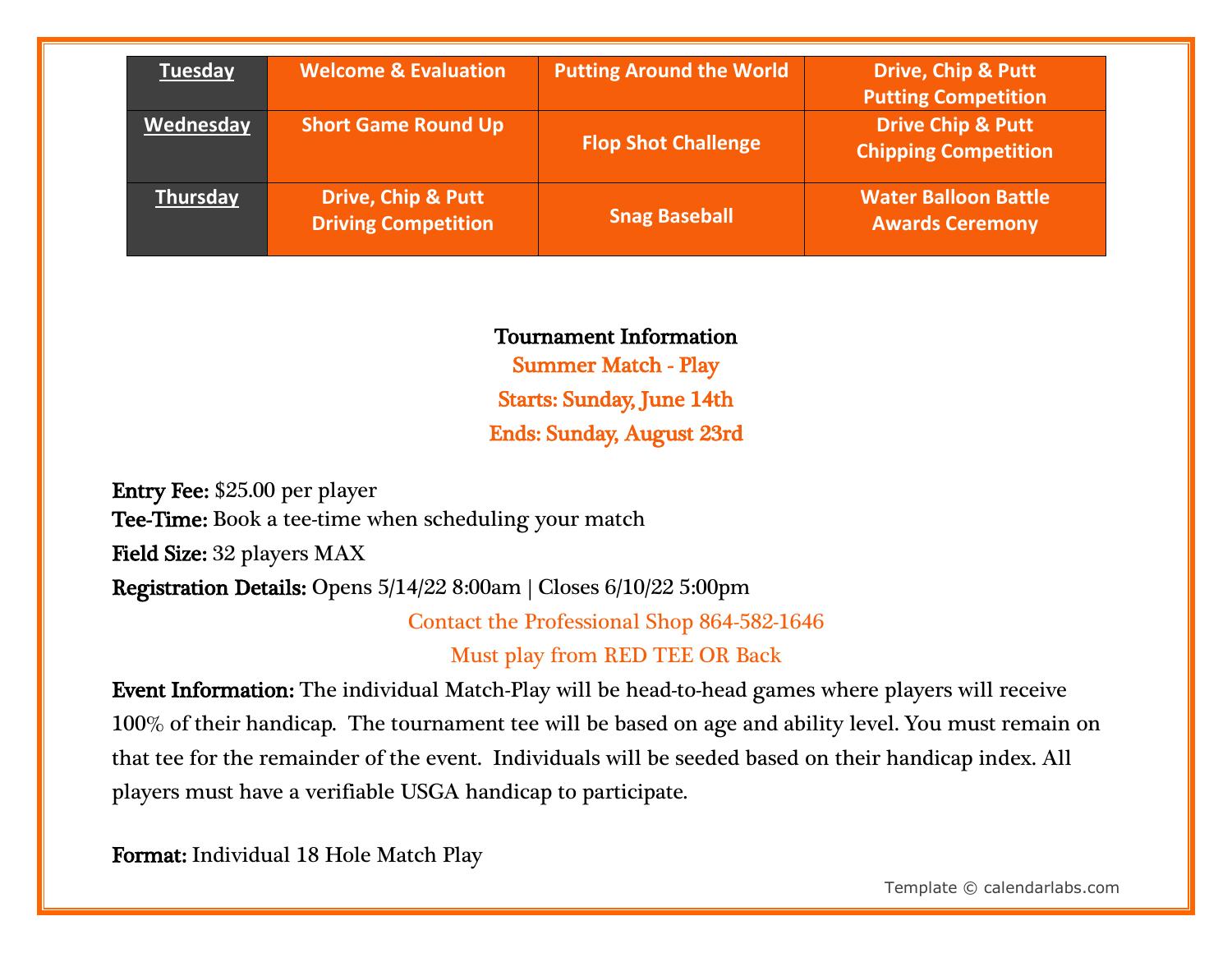#### Match Deadlines

Round 1. | Play By |Sunday, June 28th Round 2. | Play By |Sunday, July 12th

Round 3. | Play By |Sunday, July 26th Round 4. | Play By |Sunday, August 9th

Round 5. | Play By |Sunday, August 23rd

#### Pay-Out

Winner: Trophy Runner-Up: \$100 Final Four: \$60 Elite Eight: \$30

#### Tournament Information

Junior Tournament Series #1 Wednesday, June 15th

Entry Fee: \$10.00 per player Field Size: 36 players MAX Registration Details: Opens 6/1/22 8:00am | Closes 6/13/22 5:00pm

Contact the Professional Shop 864-582-1646

Event Information: Welcome to our 2022 Summer Junior Tournament Series. This exciting new series provides your junior the opportunity to play tournament golf throughout the summer season. The season long clash will culminate with our inaugural Tournament of Champions. Open to ALL junior golfers. No Caddies Allowed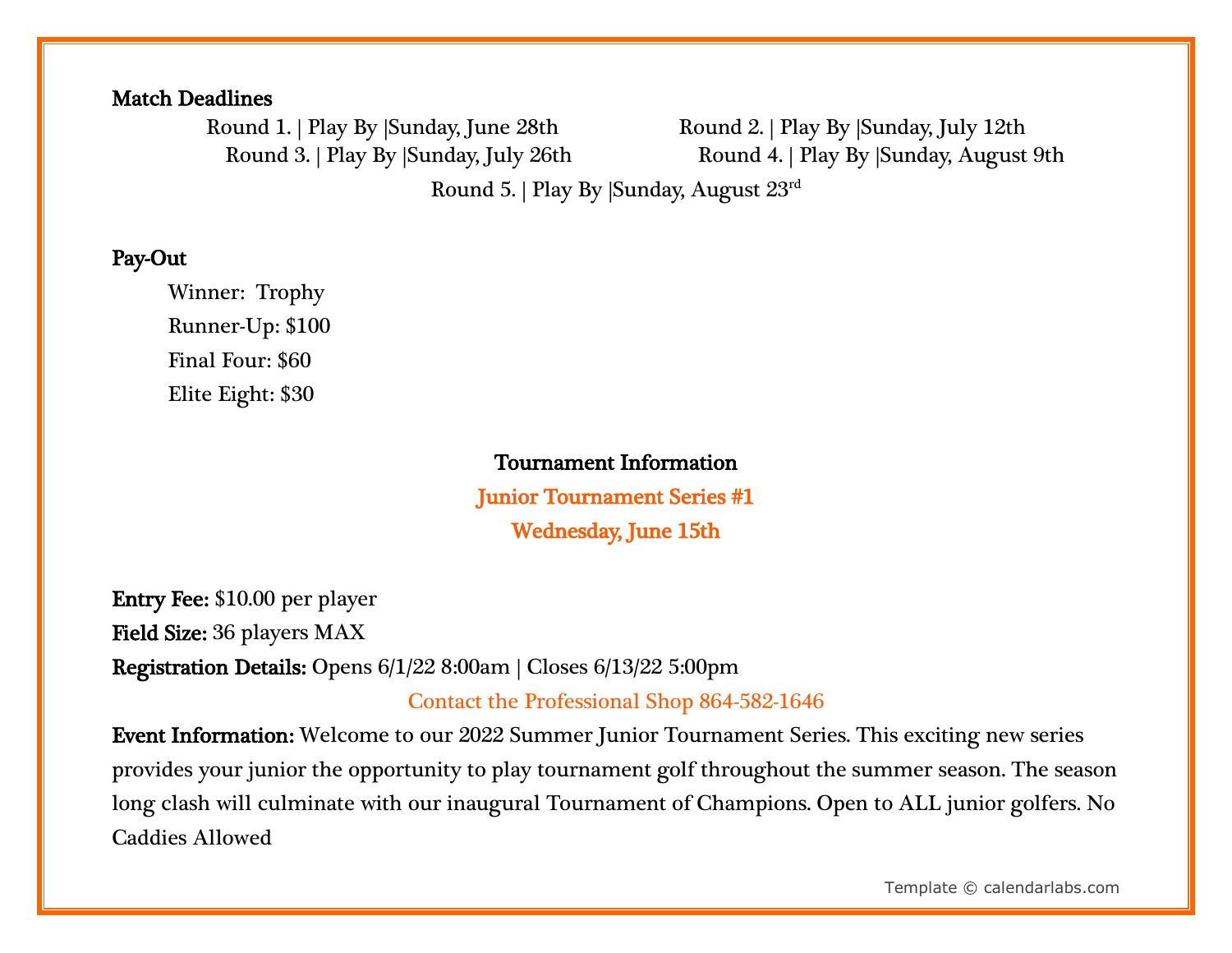Format: This is a NET event comprising of two-person teams playing a scramble (Both players tee off, the team decides the best of the two shots, both players will then play from that spot). Continue this process until the ball is holed.

### Teeing Ground

 Boys 15&Up: Blue Tee Boys 13&14: White Tee Girls 14&Up: Red Tee Girls 13 and Under: Fairway Tee Boys 10-12: Red Tee Boys 9 & Under: Fairway Tee

# Tournament Information

Junior Tournament Series #2 Wednesday, June 29th

Entry Fee: \$10.00 per player

Field Size: 36 players MAX

Registration Details: Opens 6/15/22 8:00am | Closes 6/27/22 5:00pm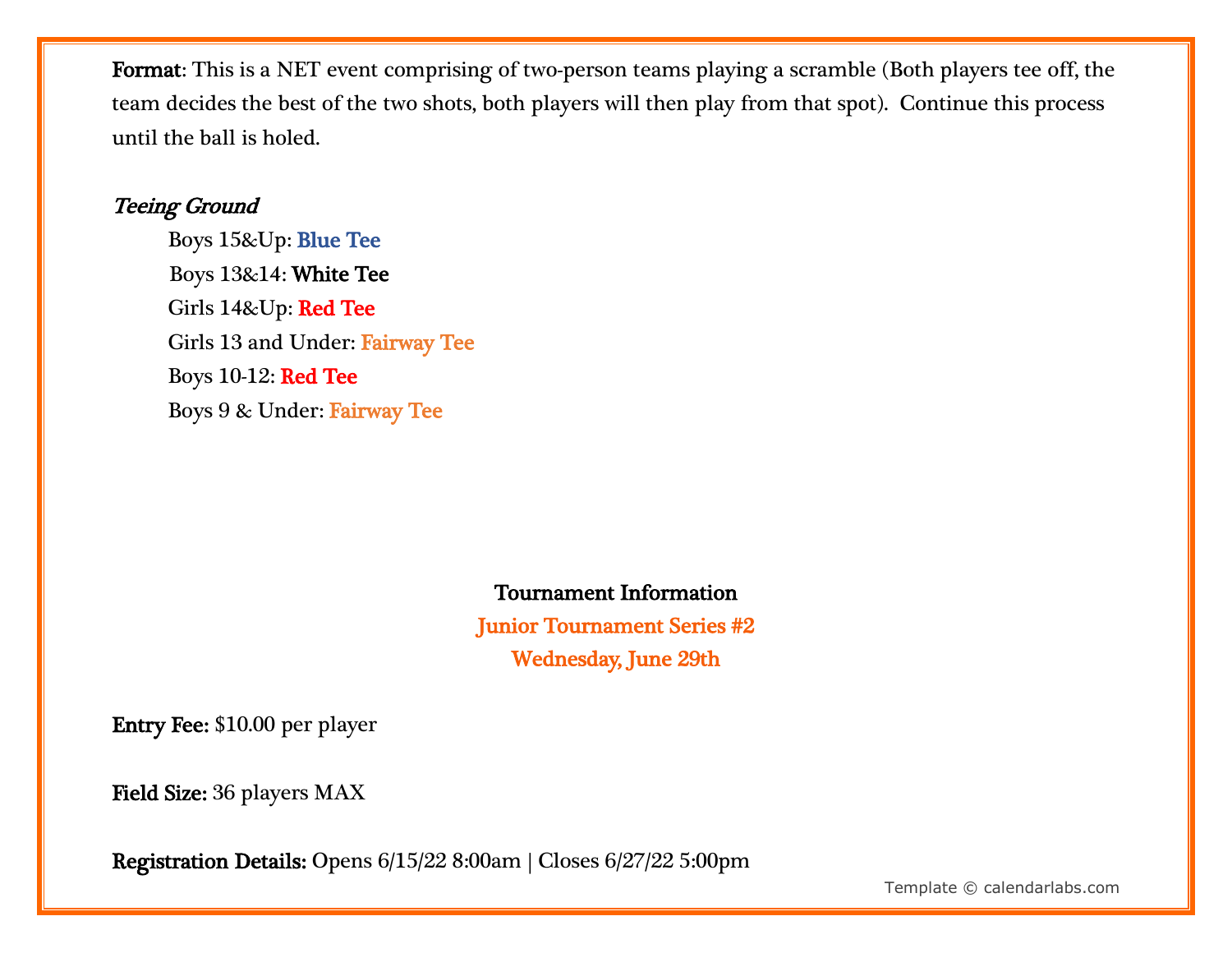#### Contact the Professional Shop 864-582-1646

Event Information: Open to ALL junior golf members. No Caddies Allowed

Format: 9 or 18-Hole Medal Play (Individual Stroke Play)

Flights: This event will be pre-flighted based on Teeing Ground location.

#### Teeing Ground

 Boys 15&Up: Blue Tee (18 Holes) Boys 13&14: White Tee (18 Holes) Girls 14&Up: Red Tee (18 Holes) Girls 13 and Under: Fairway Tee (9 Holes) Boys 10-12: Red Tee (18 Holes) Boys 9 & Under: Fairway Tee (9 Holes)

#### Event Information

Summer Camp #2

June 21st – June 23rd

Entry Fee: \$195

Tee-Time: 9:00am - 12:00pm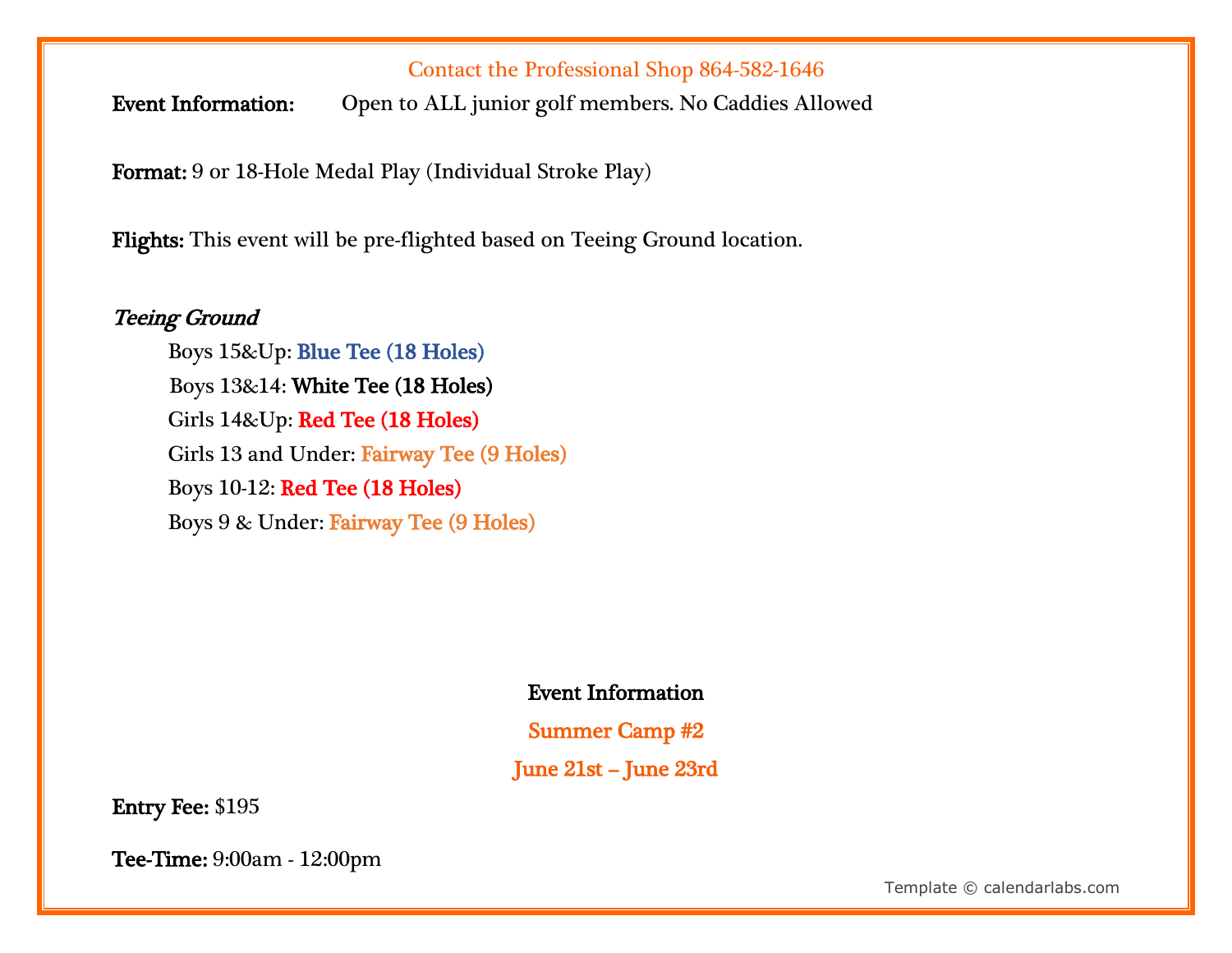Location: Lake Forest Driving Range

#### Group Size: 20 participants MAX

#### Registration Details: Opens 5/1/22 8:00am | Closes 6/19/22 5:00pm

Event Information: The Country Club of Spartanburg golf camps train athletes of all levels on how to better manage their game while learning the necessary fundamentals and strategies that set players apart from their competition. CCS's expert coaching staff introduces all aspects of the game, including chipping, putting, and driving.

#### Schedule:

|                | $9:00-10:00$                                                | 10:00-11:00                | 11:00-12:00                                                 |
|----------------|-------------------------------------------------------------|----------------------------|-------------------------------------------------------------|
| <b>Tuesday</b> | <b>Welcome &amp; Evaluation</b>                             | <b>Angry Birds Putting</b> | <b>Drive, Chip &amp; Putt</b><br><b>Putting Competition</b> |
| Wednesday      | <b>Short Game Challenge</b>                                 | <b>Break The Glass</b>     | <b>Drive Chip &amp; Putt</b><br><b>Chipping Competition</b> |
| Thursday       | <b>Drive, Chip &amp; Putt</b><br><b>Driving Competition</b> | <b>Snag Baseball</b>       | <b>Water Balloon Battle</b><br><b>Awards Ceremony</b>       |

# Event Information

Summer Camp #3 July 12th – 14th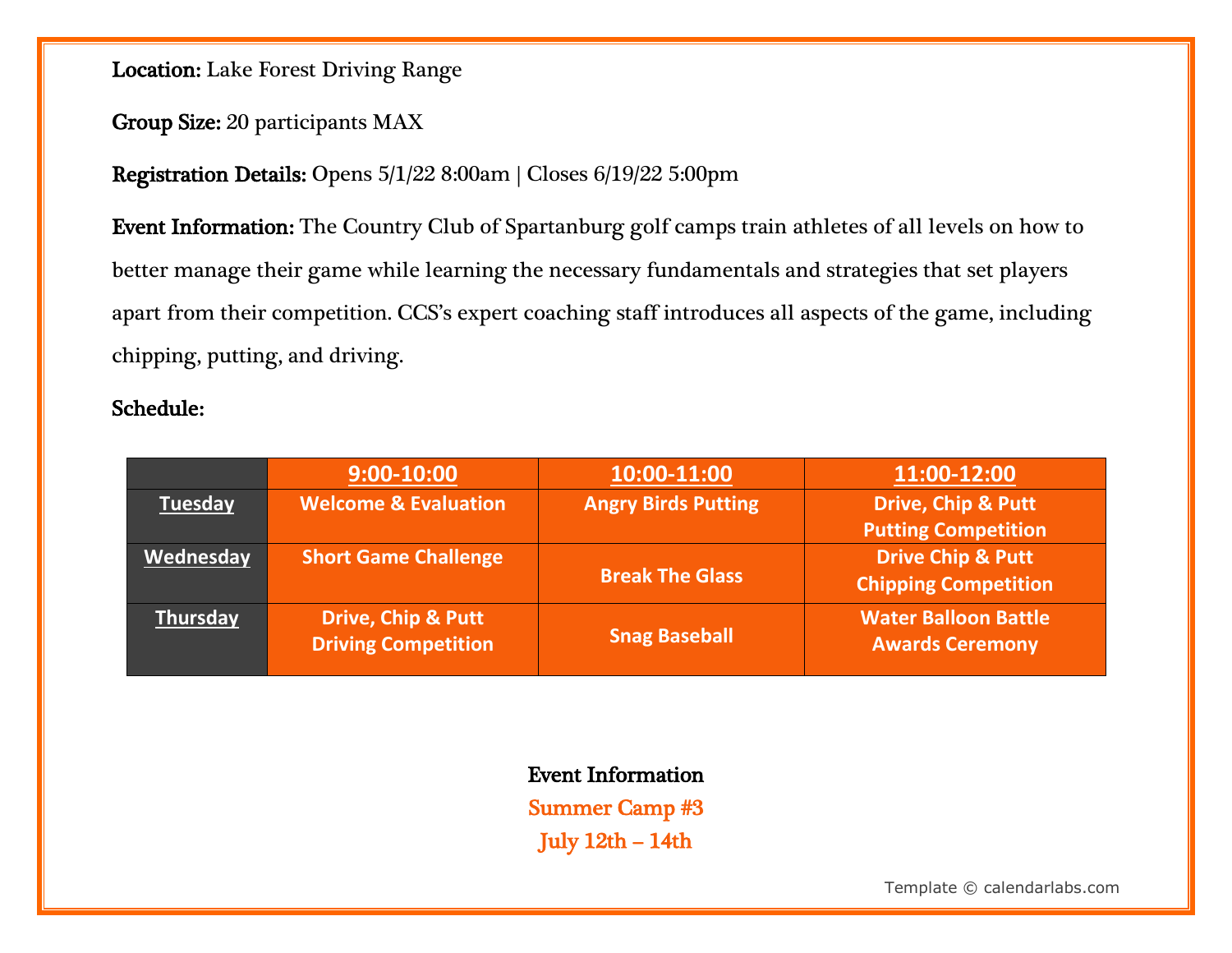# Entry Fee: \$195

Tee-Time: 9:00am - 12:00pm

Location: Lake Forest Driving Range

Group Size: 20 participants MAX

Registration Details: Opens 5/1/22 8:00am | Closes 7/10/22 5:00pm

Event Information: The Country Club of Spartanburg golf camps train athletes of all levels on how to better manage their game while learning the necessary fundamentals and strategies that set players apart from their competition. CCS's expert coaching staff introduces all aspects of the game, including chipping, putting, and driving.

#### Schedule:

|                 | $9:00 - 10:00$                                              | 10:00-11:00                | 11:00-12:00                                                 |
|-----------------|-------------------------------------------------------------|----------------------------|-------------------------------------------------------------|
| <b>Tuesday</b>  | <b>Welcome &amp; Evaluation</b>                             | <b>Bulls Eye Putting</b>   | <b>Drive, Chip &amp; Putt</b><br><b>Putting Competition</b> |
| Wednesday       | <b>Short Game Round Up</b>                                  | <b>Flop Shot Challenge</b> | <b>Drive Chip &amp; Putt</b><br><b>Chipping Competition</b> |
| <b>Thursday</b> | <b>Drive, Chip &amp; Putt</b><br><b>Driving Competition</b> | <b>Snag Baseball</b>       | <b>Water Balloon Battle Awards</b><br><b>Ceremony</b>       |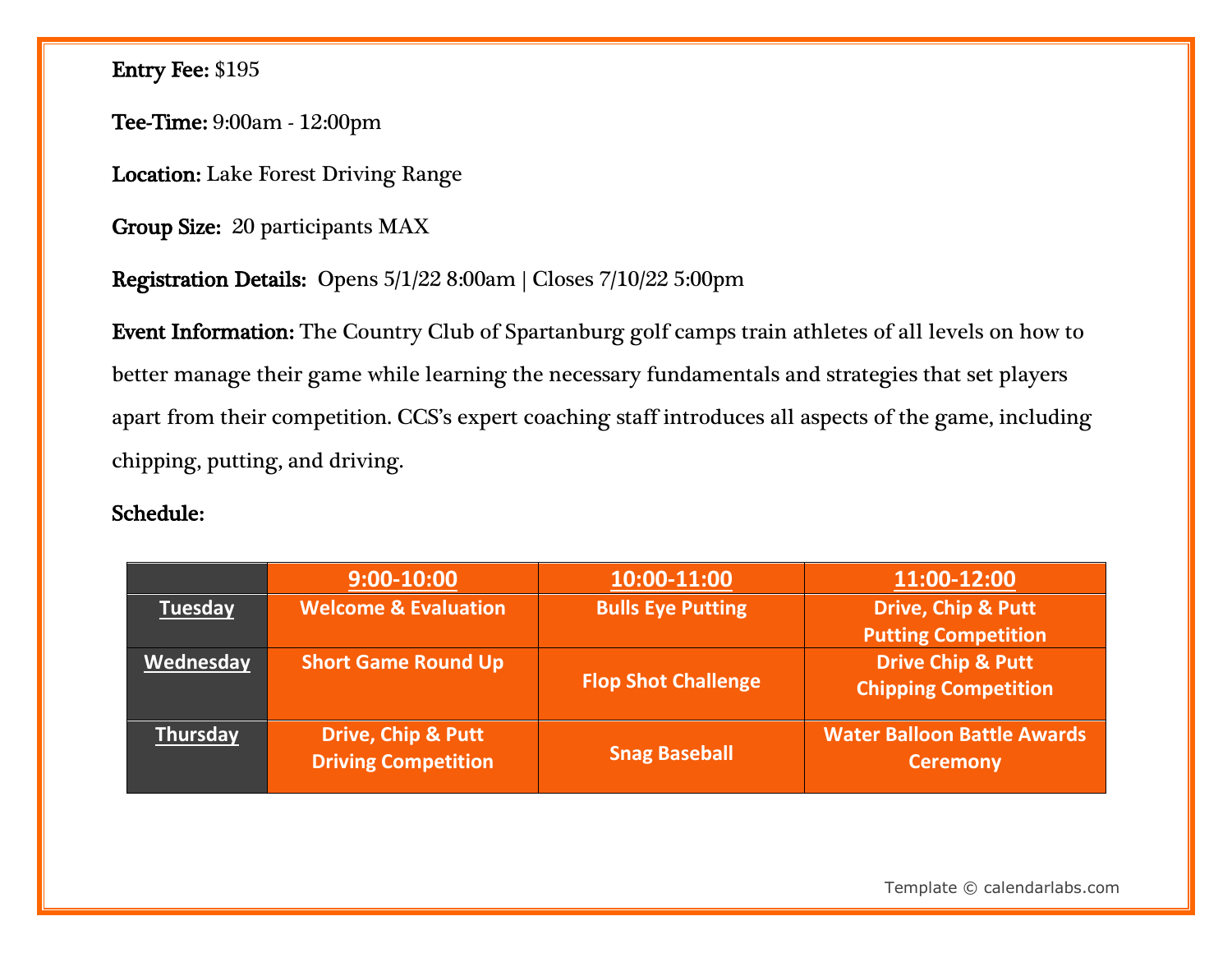Tournament Information Junior Tournament Series #3 Wednesday, July 13th

Entry Fee: \$10.00 per player

Field Size: 36 players MAX

Registration Details: Opens 7/1/22 8:00am | Closes 7/12/22 5:00pm Contact the Professional Shop 864-582-1646 Event Information: Open to ALL junior golfer members. No Caddies Allowed

Format: All Par 3's 9 or 18-Hole Medal Play (Individual Stroke Play)

Flights: This event will be pre-flighted based on Teeing Ground location.

# Teeing Ground

 Boys 15&Up: Blue Tee Boys 13&14: White Tees Girls 14&Up: Red Tee Girls 13 and Under: Fairway Tee Boys 10-12: Red Tee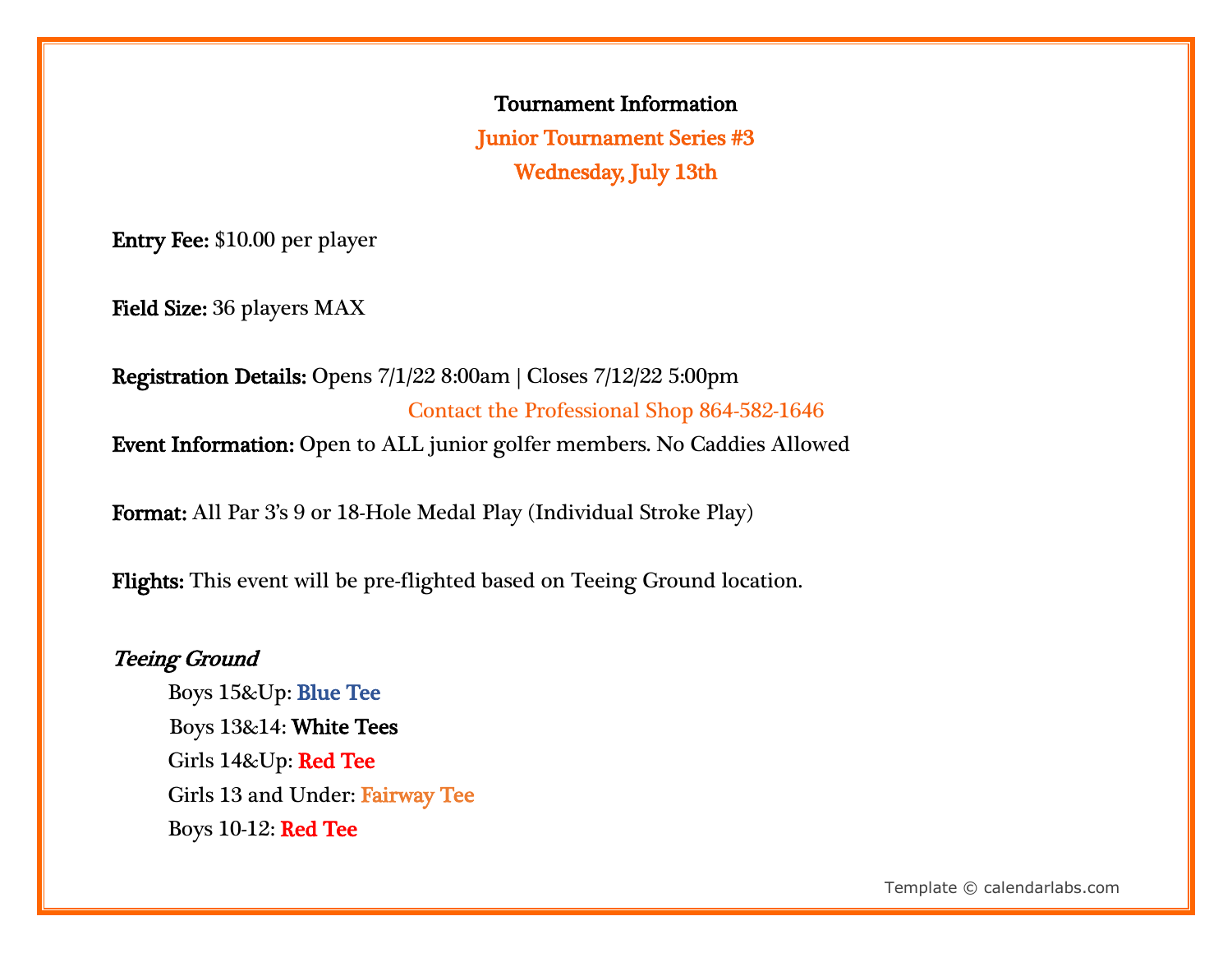Boys 9 & Under: Fairway Tee

Event Information Summer Camp #4 July  $26^{\rm th}$  –  $28^{\rm th}$ 

Entry Fee: \$195

Tee-Time: 9:00am - 12:00pm

Location: Lake Forest Driving Range

Group Size: 20 participants MAX

Registration Details: Opens 5/1/22 8:00am | Closes 6/19/22 5:00pm

Event Information: The Country Club of Spartanburg golf camps train athletes of all levels on how to better manage their game while learning the necessary fundamentals and strategies that set players apart from their competition. CCS's expert coaching staff introduces all aspects of the game, including chipping, putting, and driving.

Schedule:

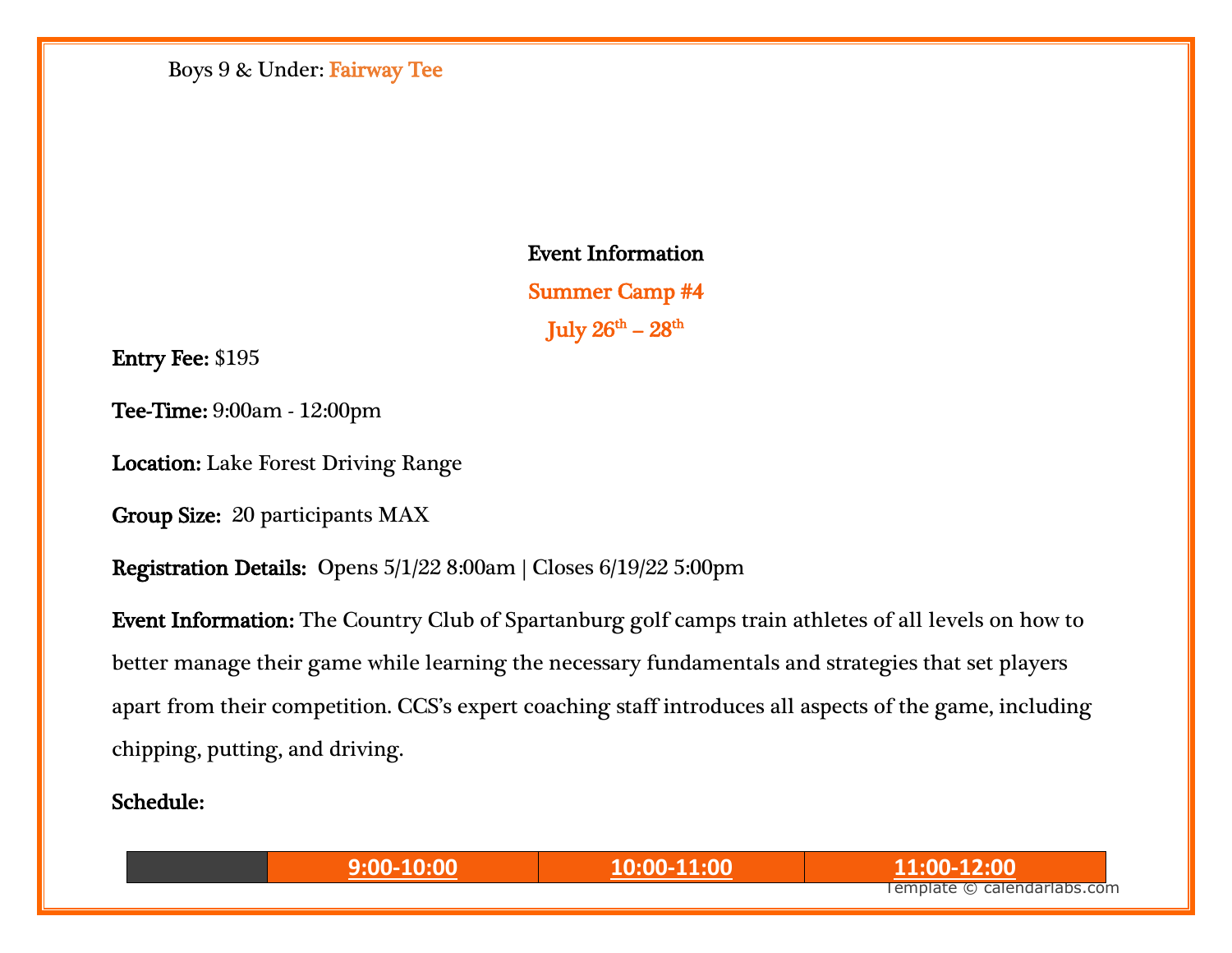| <b>Tuesday</b>  | <b>Welcome &amp; Evaluation</b>                             | <b>Putting Around the World</b> | <b>Drive, Chip &amp; Putt</b><br><b>Putting Competition</b> |
|-----------------|-------------------------------------------------------------|---------------------------------|-------------------------------------------------------------|
| Wednesday       | <b>Short Game Round Up</b>                                  | <b>Flop Wall Challenge</b>      | <b>Drive Chip &amp; Putt</b><br><b>Chipping Competition</b> |
| <b>Thursday</b> | <b>Drive, Chip &amp; Putt</b><br><b>Driving Competition</b> | <b>Snag Baseball</b>            | <b>Water Balloon Battle Awards</b><br><b>Ceremony</b>       |

#### Tournament Information

Junior Tournament Series #4 Wednesday, July 27th

Entry Fee: \$10.00 per player Field Size: 36 players MAX Registration Details: Opens 7/13/22 8:00am | Closes 7/25/22 5:00pm

Contact the Professional Shop 864-582-1646

Event Information: Open to ALL junior golf members. No Caddies Allowed

Format: Individual Stableford Quota is a format that score is not as relevant as points. Each player will be responsible for their individual point quota.

| <b>Stableford Point System</b> |  |  |
|--------------------------------|--|--|
|                                |  |  |

| Eagle:  | +6   |
|---------|------|
| Birdie: | $+4$ |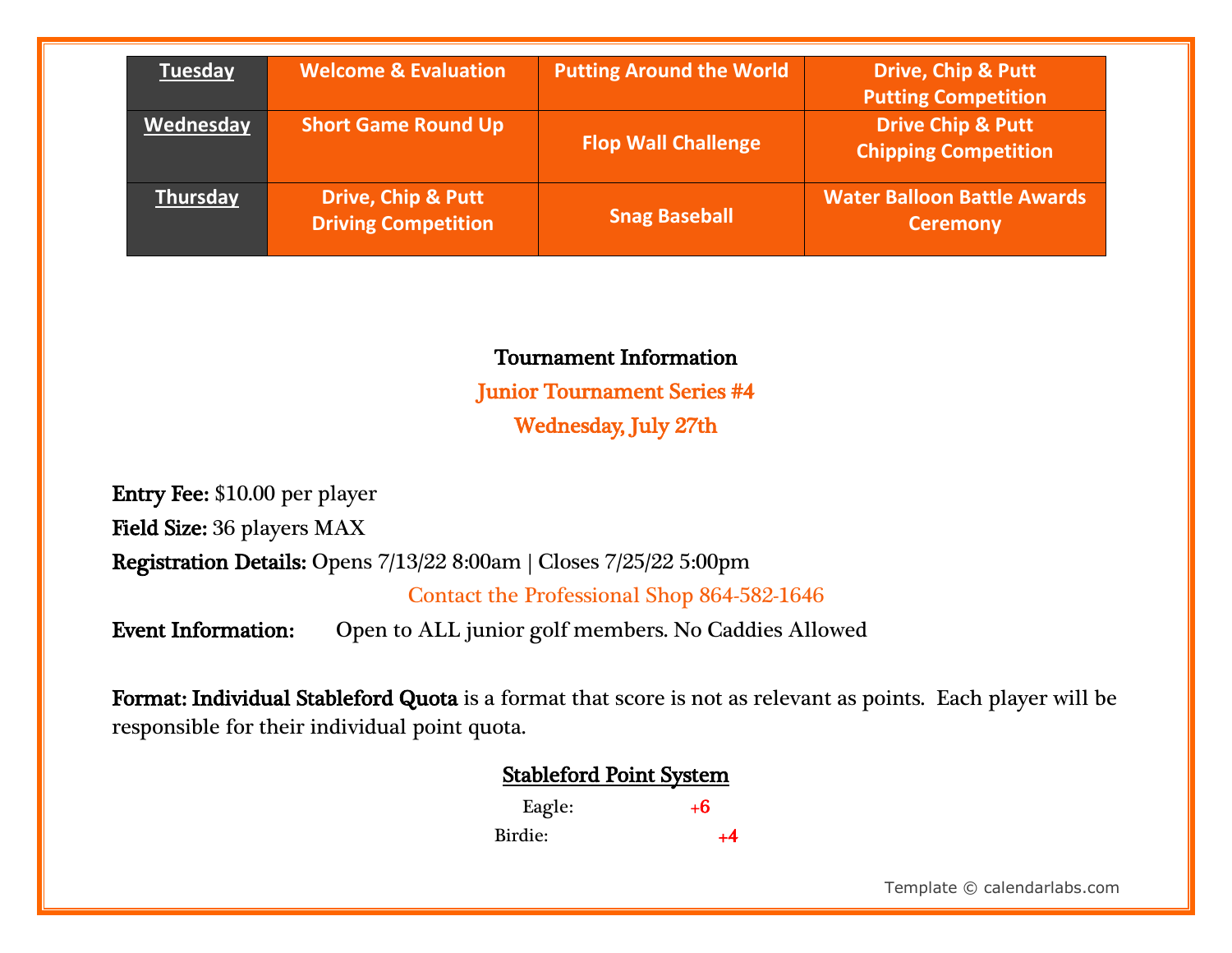Par:  $+2$ Bogey:  $+1$ 

Double Bogey (Max): 0

Flights: This event will be pre-flighted based on Teeing Ground location.

#### Teeing Ground

 Boys 15&Up: Blue Tee Boys 13&14: White Tees Girls 14&Up: Red Tee Girls 13 and Under: Fairway Tee Boys 10-12: Red Tee Boys 9 & Under: Fairway Tee

#### Event Information

Summer Camp #5

# August 9th - August 11th

Entry Fee: \$195

Tee-Time: 9:00am - 12:00pm

Location: Lake Forest Driving Range

Group Size: 20 participants MAX

Registration Details: Opens 5/1/22 8:00am | Closes 8/8/22 5:00pm

Event Information: The Country Club of Spartanburg golf camps train athletes of all levels on how to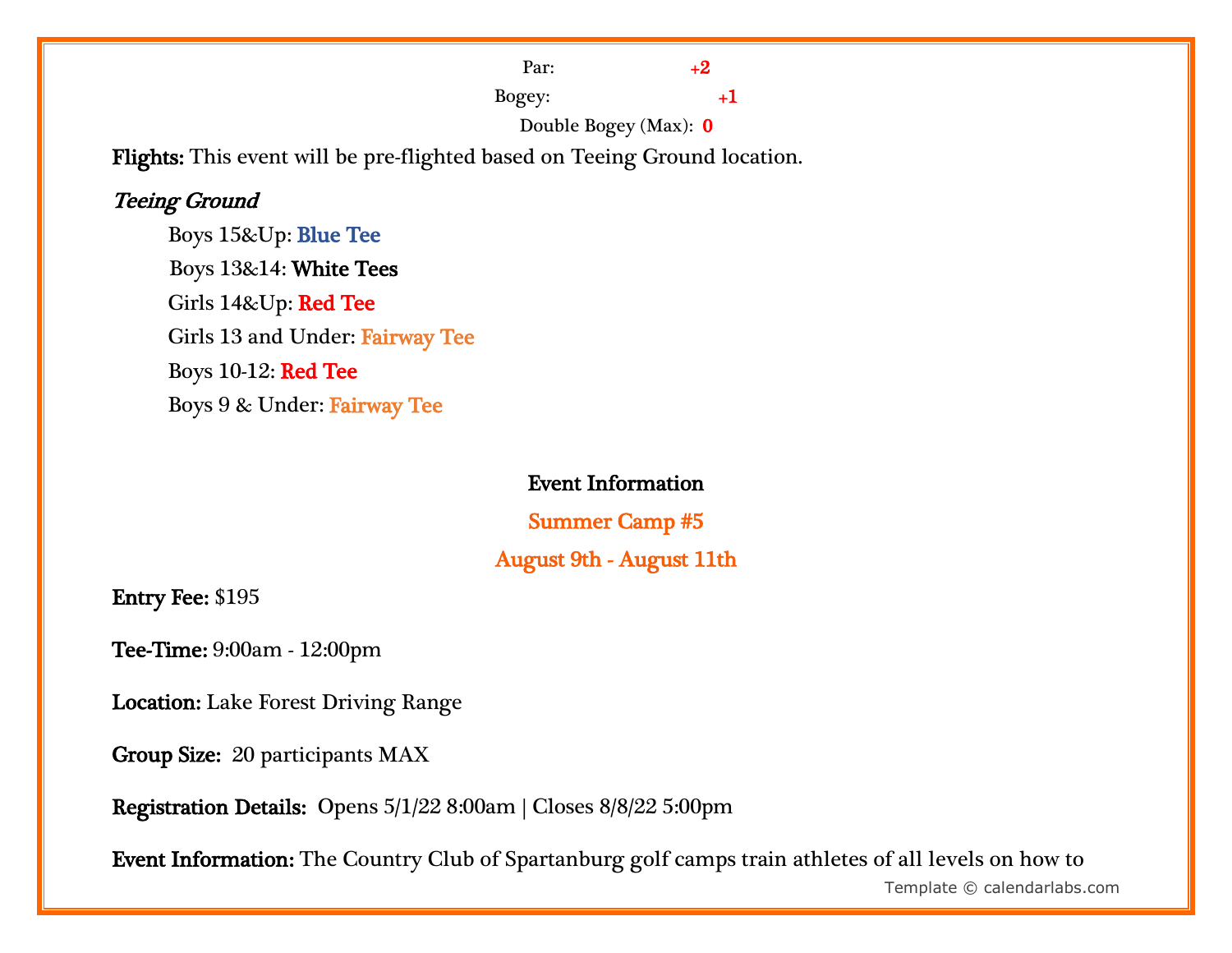better manage their game while learning the necessary fundamentals and strategies that set players apart from their competition. CCS's expert coaching staff introduces all aspects of the game, including chipping, putting, and driving.

#### Schedule:

|                | $9:00 - 10:00$                                              | 10:00-11:00                    | 11:00-12:00                                                  |
|----------------|-------------------------------------------------------------|--------------------------------|--------------------------------------------------------------|
| <b>Tuesday</b> | <b>Welcome &amp; Evaluation</b>                             | <b>Short Game Challenge</b>    | <b>Drive, Chip &amp; Putt</b><br><b>Chipping Competition</b> |
| Wednesday      | <b>Putting For Dough</b>                                    | <b>Up &amp; Down Challenge</b> | <b>Drive Chip &amp; Putt</b><br><b>Putting Competition</b>   |
| Thursday       | <b>Drive, Chip &amp; Putt</b><br><b>Driving Competition</b> | <b>Snag Baseball</b>           | <b>Water Balloon Battle Awards</b><br><b>Ceremony</b>        |

# Event Information

### Summer Camp #5

August 9th - August 11th

Entry Fee: \$195

Tee-Time: 9:00am - 12:00pm

Location: Lake Forest Driving Range

Group Size: 20 participants MAX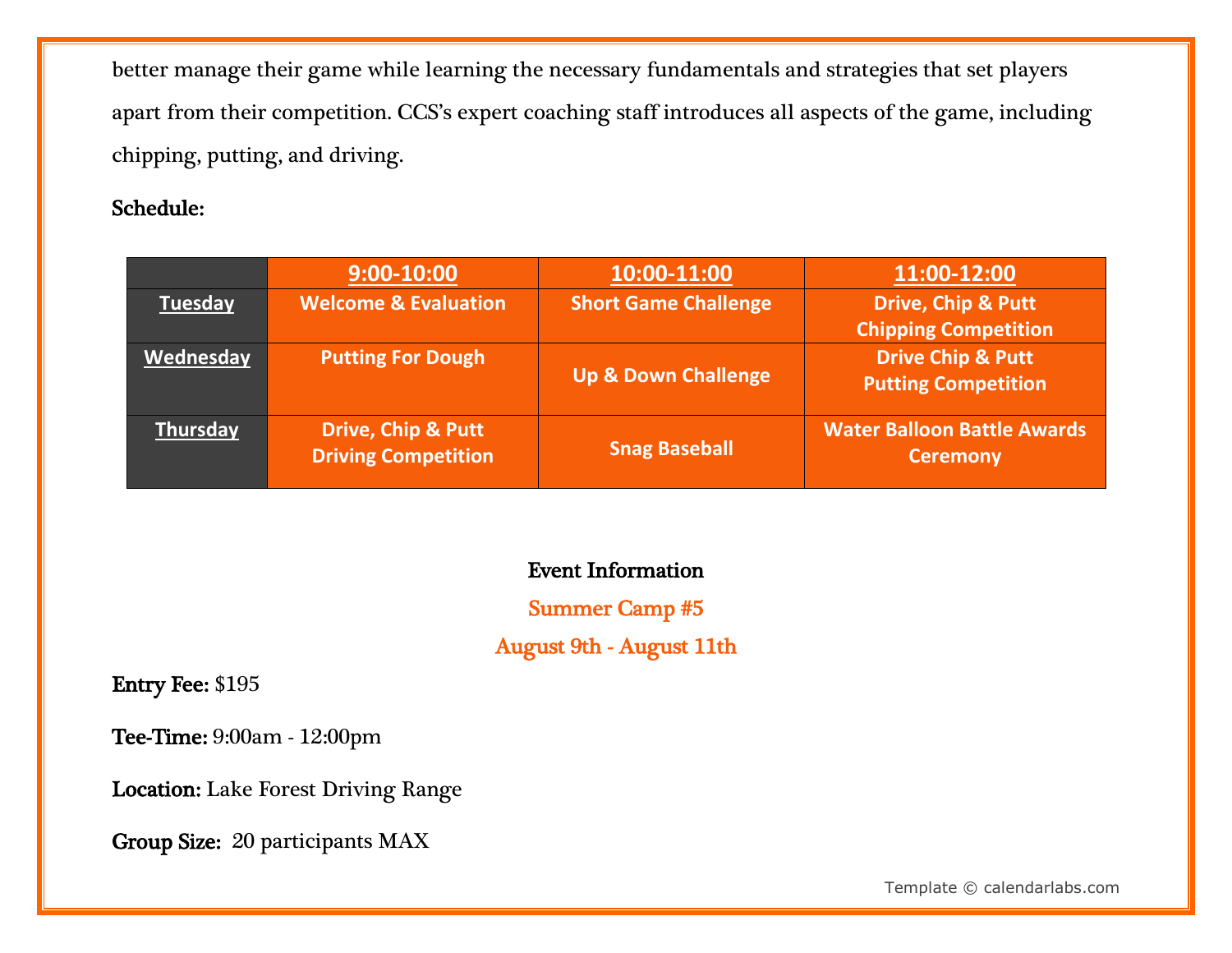#### Registration Details: Opens 5/21/22 8:00am | Closes 6/19/22 5:00pm

Event Information: The Country Club of Spartanburg golf camps train athletes of all levels on how to better manage their game while learning the necessary fundamentals and strategies that set players apart from their competition. CCS's expert coaching staff introduces all aspects of the game, including chipping, putting, and driving.

#### Schedule:

|                | $9:00-10:00$                                                | 10:00-11:00                    | 11:00-12:00                                                  |
|----------------|-------------------------------------------------------------|--------------------------------|--------------------------------------------------------------|
| <b>Tuesday</b> | <b>Welcome &amp; Evaluation</b>                             | <b>Short Game Challenge</b>    | <b>Drive, Chip &amp; Putt</b><br><b>Chipping Competition</b> |
| Wednesday      | <b>Putting For Dough</b>                                    | <b>Up &amp; Down Challenge</b> | <b>Drive Chip &amp; Putt</b><br><b>Putting Competition</b>   |
| Thursday       | <b>Drive, Chip &amp; Putt</b><br><b>Driving Competition</b> | <b>Snag Baseball</b>           | <b>Water Balloon Battle Awards</b><br><b>Ceremony</b>        |

# Tournament Information

Junior Tournament Series Tournament of Champions Wednesday, August 10th

Entry Fee: Complimentary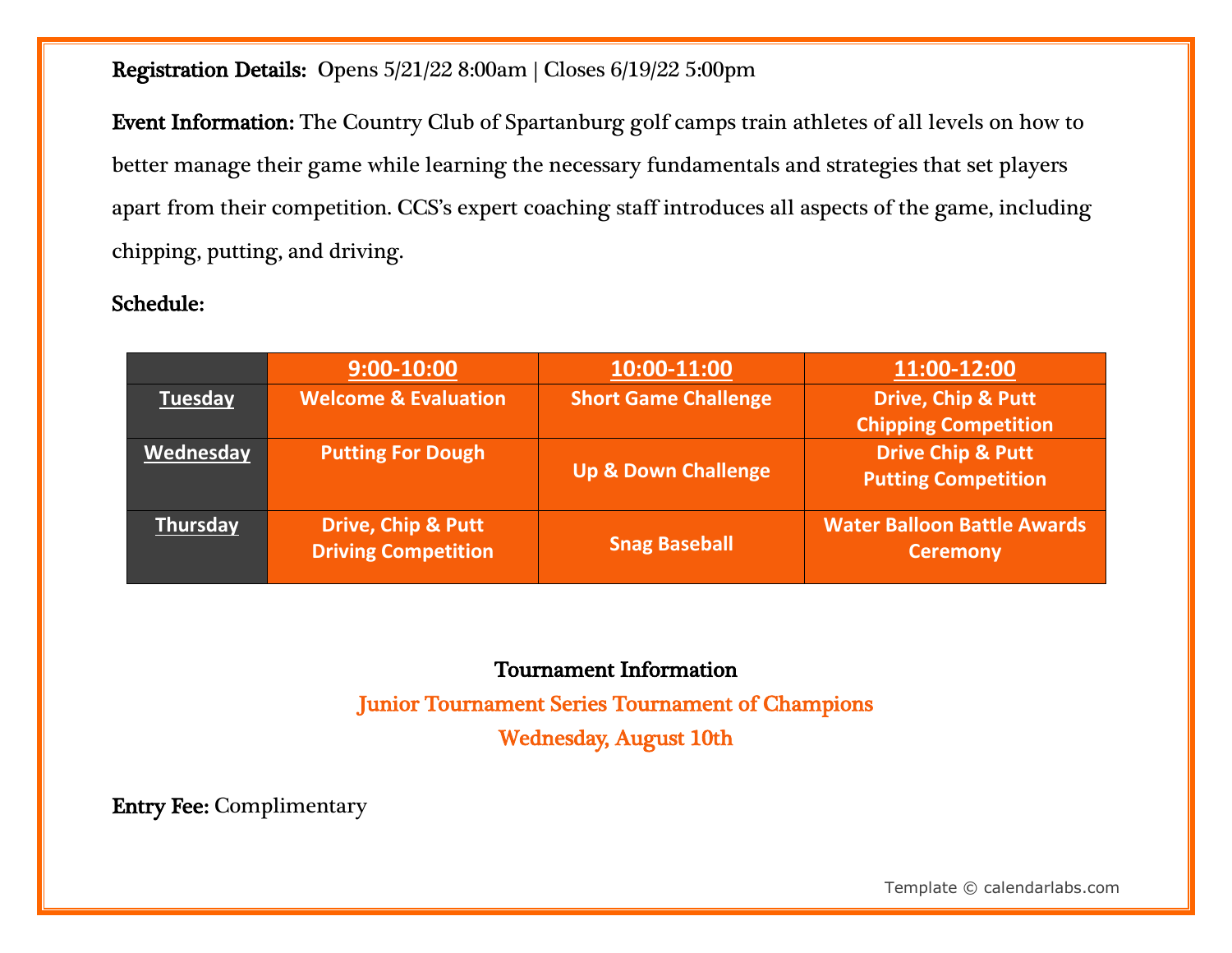Field Size: Invitation Only

Registration Details: Registration Opens 8/1/22 8:00am |Closes 8/9/22 5:00pm

Event Information: Welcome to our Inaugural Summer Series "Junior Tournament of Champions".

Format: 18 Hole Individual Medal Play

Teeing Ground Boys 15&Up: Blue Tee Boys 13&14: White Tees Girls 14&Up: Red Tee Girls 13 and Under: Fairway Tee Boys 10-12: Red Tee Boys 9 & Under: Fairway Tee

Tournament Information

Junior Club Championship Saturday, August 20th & Sunday August 21st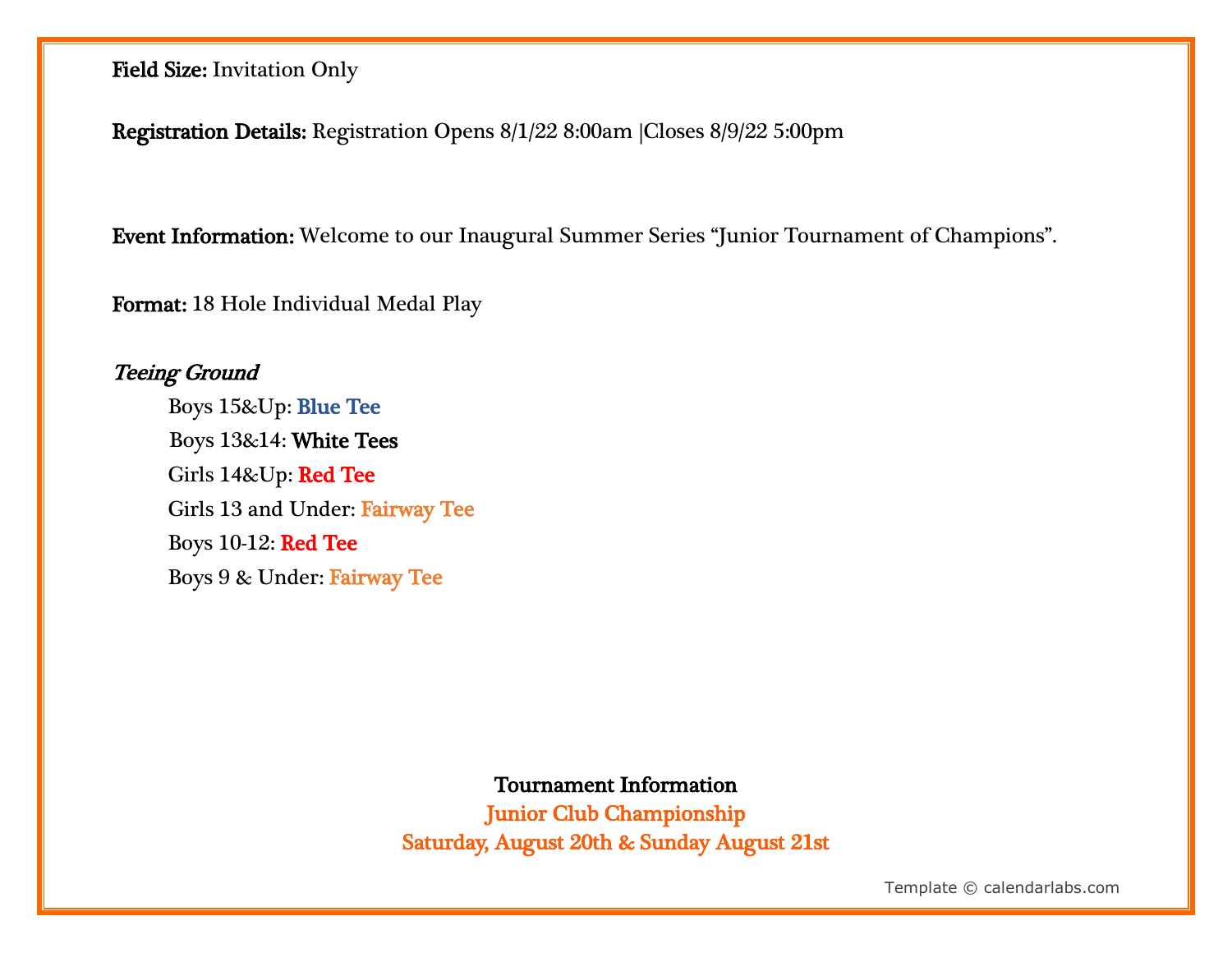### Registration Opens | 7/20/22 8:00am Registration Closes | 8/18/22 5:00pm

Format: 36 Hole Medal Play (Individual Stroke Play)

Teeing Grounds: Ages 6 & Under (6 Holes) - Fairway Tee ORANGE

Ages 7-9 (9 Holes) - Fairway Tee GREEN

Ages 10-12 (9 Holes) - **RED TEE** 

Ages 13-18 (18 Holes) - BLUE TEE

## Pace of Play: 4 Hours MAX

First offense of slow play the group will be issued a WARNING.

Second offense of slow play each player will be timed, and the slowest player will receive a 2 Stroke Penalty.

Golf Cart Policy: Parents are admitted to operate a golf cart for spectating and club transportation ONLY. Competitors must walk the golf course during play but may ride to be shuttled between greens and tees. Scoring: All competitors are responsible for turning in their correct signed scorecard to the scoring area immediately after play.

Age Division 13-18 Qualifying: After 36 holes of Medal Play the top 4 scores will qualify for the 2022 Men's Club Championship.

Golf Course Etiquette: All competitors will be expected to conduct themselves in a professional manner. Abuse of golf equipment such as slamming, throwing, or breaking will not be tolerated. Abuse of the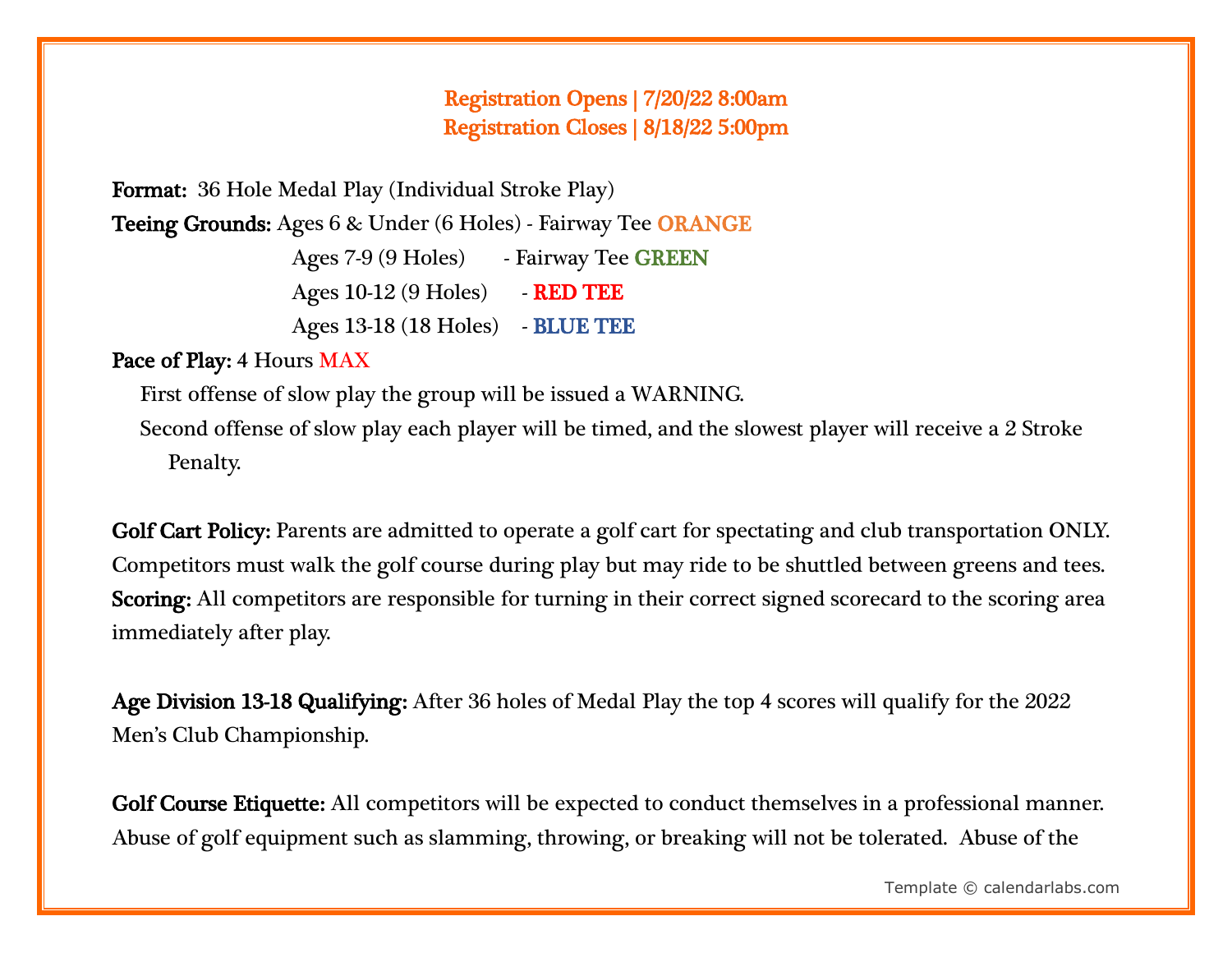golf course will also not be tolerated, the first offense of any of the above will result a warning. Repeated offenses will result in disqualification.

#### Tournament Information

Winter Four-Ball Match-Play Starts: Sunday, November 6th Ends: Sunday, January 1st

Entry Fee: \$25.00 per player Tee-Time: Book a tee-time when scheduling your match Field Size: 32 teams MAX Registration Details: Opens 10/6/22 8:00am | Closes 11/1/22 5:00pm

Contact the Professional Shop 864-582-1646

Must play from RED TEE OR Back

Event Information: Our Winter Four-Ball Match-Play is a team event. The tournament tee will be based on age and ability level. You must remain on that tee for the remainder of the event. All players must have a verifiable USGA handicap to participate.

Format: Four-Ball Match-Play. The recorded team score will be the lowest net best ball made per hole. 90% of each player's handicap will be allocated per match and each match will be stroked off the low player in the group. All teams will be seeded based on their combined team index.

#### Match Deadlines

Round 1. | Play By |Sunday, November 6th Round 2. | Play By |Sunday, November 20th

Round 3. | Play By | Sunday, December 4th Round 4. | Play By | Sunday, December 18th